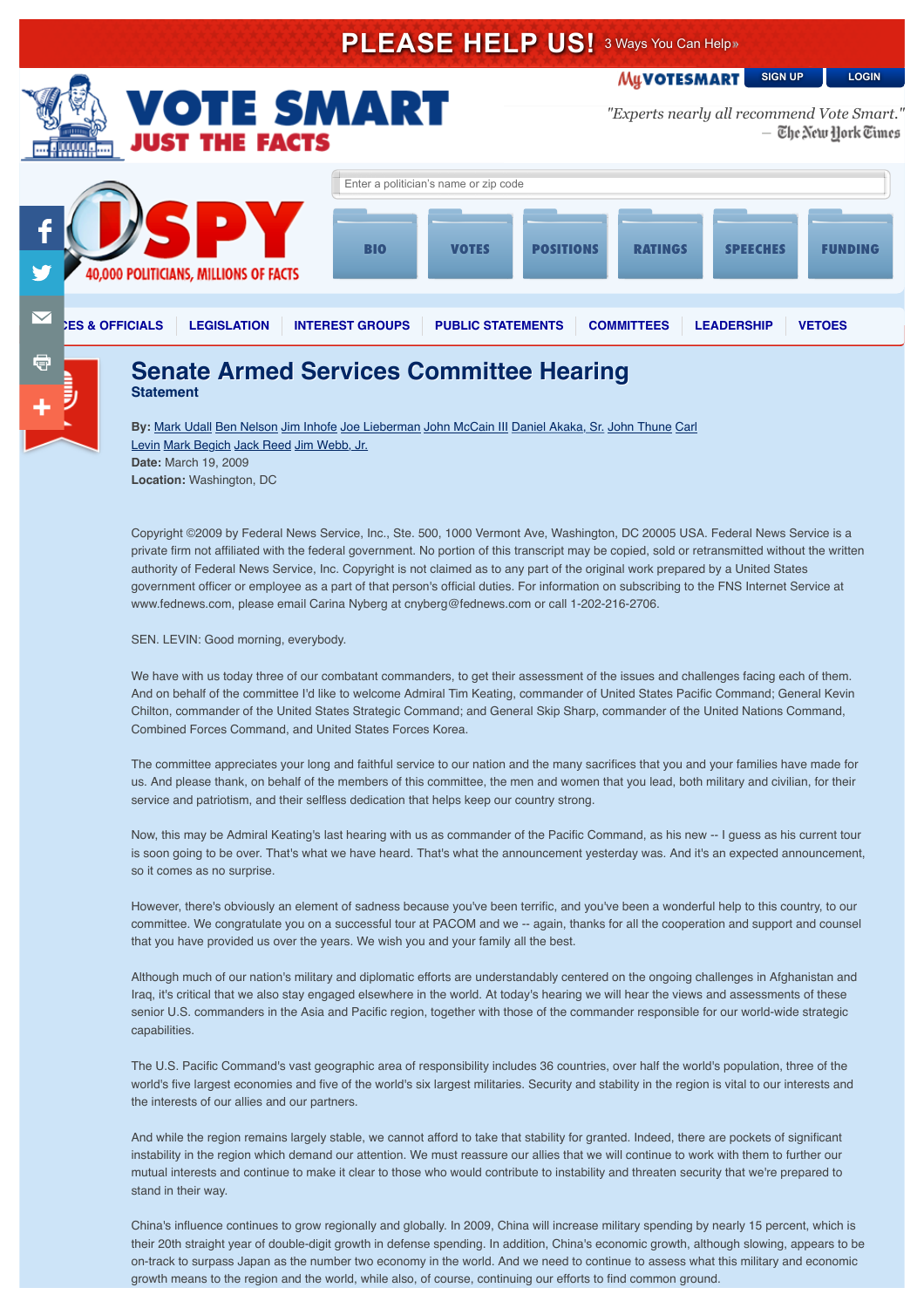To this end, mutually beneficial military-to-military relations with China need to be developed further. The recent incident involving the harassment of the USNS Impeccable by Chinese ships in the South China Sea, while disconcerting, appears to be less about military might and more against a disagreement over claims of sovereignty and freedom of navigation.

Such a disagreement is an example of what we may benefit from if we had meaningful military-to-military conversations designed to reduce misunderstandings and to avoid miscalculations. Admiral Keating, we're interested in your assessment of China's military modernization and the way forward on establishing and maintaining mutually beneficial relations with China.

On the Korean Peninsula, North Korea's rhetoric has grown increasingly acerbic in recent months and their plan for a satellite launch in the next few weeks has raised concerns. The Six-Party Talks have stalled, frustrating efforts to identify nuclear capabilities and to move to Phase Three, which would go beyond Phase Two's disablement requirement into a verifiable dismantlement of the full North Korean nuclear weapons program.

At the same time the U.S. alliance with South Korea remains strong, and this week our two militaries are wrapping up another round of combined military exercises. General Sharp, the committee is interested in hearing your assessment of the U.S.-South Korea relationship; the progress being made toward the force positioning and command-and-control changes which are planned in the next several years; and what needs to be done to ensure peace and security on the Peninsula as those changes reach fruition.

In South Asia, the interests and fates of India, Pakistan and Afghanistan are linked. The Mumbai attacks of last November, and the aftermath, remind us that tensions still exist between India and Pakistan and that stability between these two countries is important to stability in the region.

Likewise, the recent unrest in Pakistan and the continuing threat of terrorism in both Pakistan and India highlight the precariousness of the situation there, and raise questions about what more can be done to stabilize Indo-Pakistan relations and to address the threats that are common to each. This is of particular concern as both Pakistan and India possess nuclear weapons and a regional nuclear arms race would be dangerous and destabilizing.

The challenges and responsibilities of the Strategic Command are global, varied and vital. From an operational perspective, Strategic Command has three main mission areas: Strategic Deterrence, Space Operations, and Cyberspace Operations. In addition, Strategic Command has coordinating responsibilities across the combatant commands for missile defense; combating threats of weapons of mass destruction; allocating high-demand, low-intensity intelligence surveillance and reconnaissance, the ISR assets; and integrating information operations.

Over the course of the last two years our nuclear program has come under necessary increased scrutiny as lack of discipline appeared. Now, after multiple panels, boards and teams have completed numerous reports, it is time for action to be taken to ensure that discipline is restored.

General Chilton, we look forward to hearing from you on your view of the status and progress of the security of U.S. nuclear forces; the safety, security and reliability of nuclear weapons. A new nuclear posture review is due at the end of the year, which I hope will bring about a new and carefully considered discussion of the role of nuclear weapons in national strategy, and the size of the stockpile to support that role.

The START Treaty also expires at the end of the year and a new replacement treaty will need to be negotiated. The CTBT remains unratified. Strategic Command will be closely involved in the analysis to support the decisions that will be reflected in those efforts. And, General Chilton, we look forward to working closely with you to ensure that necessary reductions are made in the size of the nuclear stockpile and that excess weapons are dismantled.

A second domain over which the Strategic Command has responsibility is space. As a leading space-faring nation, the United States must sustain and protect its space assets. On the other hand, how these space assets actually contribute to military operations is not always well understood. Today we have an opportunity, with General Sharp and Admiral Keating here to understand the importance of space systems and what would happen to our military abilities if these capabilities were lost or degraded.

Finally, the role of the military in combating weapons of mass destruction, and how these capabilities are integrated with other elements of the U.S. government and the international community, is an additional challenge confronting the Strategic Command. The Asia- Pacific region continues to be one of the hotbeds of proliferation for both nuclear and missile technologies. Remnants of the A.Q. Khan network may still be active in the region, and with A.Q. Khan recently released from house arrest what becomes of this network is very uncertain.

It's, again, a pleasure to have each of you with us this morning. We look forward to a very interesting discussion on a range of very challenging topics.

Senator McCain.

SEN. JOHN MCCAIN (R-AZ): Thank you very much, Mr. Chairman.

I want to join you in welcoming the witnesses here today. I want to thank each of you for your long and honorable service to our country and express my appreciation to all the men and women who serve under your command.

Perhaps no region of the world is undergoing change as rapidly as the Asia-Pacific. Nine years into what some have termed as "the Pacific century" we see economic power migrating East, and Asian militaries growing in strength as well. The United States, as an Asian nation (sic), has a vital national interest in supporting stability, prosperity and human rights throughout Asia. And I look forward to our witnesses views on how we can further that interest in the future.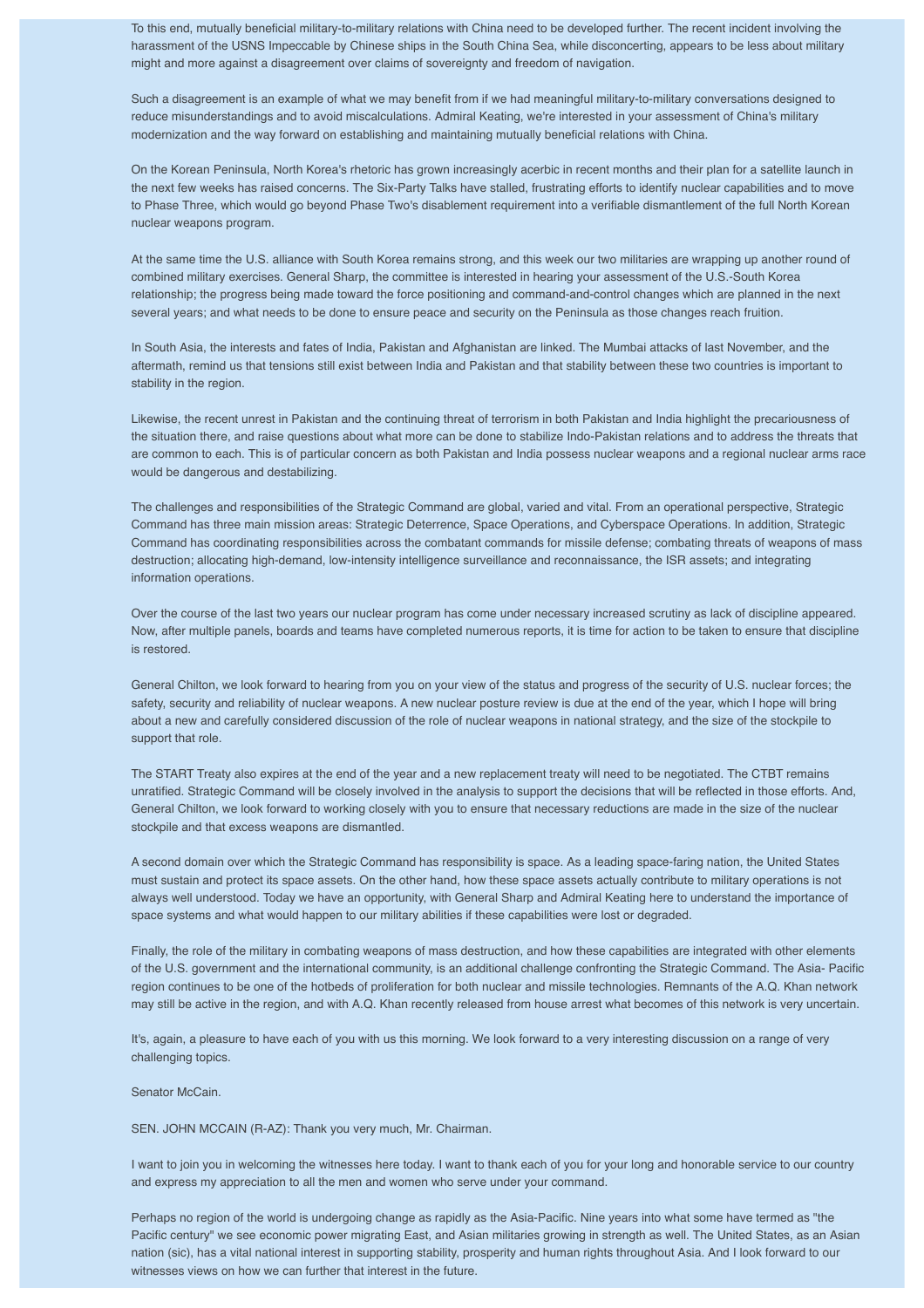Key to that endeavor is maintaining and strengthening our alliances. I have long viewed our alliances with Japan and South Korea in Northern Asia, together with our alliance with Australia in the South Pacific, as the pillars of U.S. engagement in the region. Now we have opportunities to go further with closer military ties to India, Vietnam and Indonesia, among others. As a country that faces terrorism within its own borders, and cooperates with the United States in its counterterrorism mission, Indonesia is a key partner in the war on terror.

Admiral Keating, I'd invite you to comment on our current military-to-military relationship with Indonesia and how we are assisting Indonesia in developing more effective counterterrorism strategies. I'm especially interested in hearing about how our IMET program is fostering closer military ties with the Indonesian military.

I also look forward to hearing our witnesses' views on how to deal with the challenges that plague the region. Burma remains a pariah in the world where Aung San Suu Kyi remains under house arrest. Minorities and political opponents face certain retaliation and the junta shows no sign of relenting in its violent oppression.

The military imbalance across the Taiwan Straits continues to grow, and there have been repeated naval skirmishes in the South China Sea and Islamic terrorists are still active in the heart of Southeast Asia.

With respect to China, I'm growing -- and we all are growing -- increasingly concerned about China's irregular engagements with U.S. vessels in the Pacific. As Chairman Levin pointed out, last week's Chinese fishing boats harrassed the ocean surveillance ship U.S.S. Impeccable which was conducting standard operation in international waters east of Hainan Island. I'd very much appreciate your comments on that.

Asia Pacific boasts some of America's most mature and formidable alliances, none as robust as the U.S./Japanese alliance. Admiral Keating, I'm interested to hear your views on the strategic benefits to the Asian Region of the Defense Policy Review Initiative, specifically our agreement with the Japanese government to invest over \$10 billion in the next five years to relocate 8,000 U.S. Marines and their families from Okinawa to Guam. I'd like to ensure this committee understands the full range and benefits to be gained from the substantial costs of this move.

North Korea continues its belligerent and inscrutable ways, and I'm encouraged by testimony before this committee that the U.S. can intercept a North Korean missile targeting our homeland. Pyongyang still poses multiple threats to the world, from assisting other countries in developing ballistic missile programs to the atrocities it commits against its own people to the chaos that a collapse of the North Korean regime may threaten.

General Sharp, I look forward to hearing about the progress of transferring wartime command to South Korea and your assessment of the readiness and capabilities of both the South Korean and North Korean military.

General Chilton, the United States Strategic Command serves as a steward and advocate for our nation's strategic capabilities. In the face of an increasingly complex strategic environment, U.S. STRATCOM is a vital element of our national security structure, and the mission of your command is critical to our nation's defense and long term strategic goals. I look forward to hearing your assessment of the progress you're making in adopting our strategic forces to deal with today's new threats.

Admiral Keating, I understand this will be your last appearance, at least in uniform, before this committee. I want to thank all three of you for your service to the country, but especially you Admiral for a long and outstanding career of service to this country. And I thank you.

Thank you, Mr. Chairman.

SEN. LEVIN: Thank you so much, Senator McCain. I understand that there are three votes scheduled at 10:50, at least as of late yesterday. And then there's going to be I believe a 30-minute debate and then a final passage. So we may have as many as four votes here this morning, and it's our hope that we'll be able to work right through those votes.

Admiral, let's call on you first this morning. Admiral Keating.

ADM. KEATING: Chairman, Senator McCain, members of the committee, thanks very much for the opportunity and the privilege to represent the 325,000 soldiers, sailors, airmen and Marines of the United States Pacific Command in annual testimony before your committee. I'd like to introduce three members of our party -- I use that term loosely -- you'll understand what an understanding that is.

First Chief Master Sergeant Jim Roy who's our senior enlisted leader and a man who has remarkable impact in his travelings throughout our area of responsibility.

Next, Ambassador Gene Christy, our foreign policy advisor who's making great strides in helping us realize and implement smart power throughout the Asia-Pacific region.

And finally most important my wife Wanda Lee, proud mother of a Naval Aviator and mother-in-law of a Naval Aviator. She, too, serves in a very important ways for all of us.

SEN. LEVIN: Special thanks to your spouse, but welcome to all of you.

ADM. KEATING: Thank you, Chairman.

SEN. MCCAIN: Where did they go wrong? (Laughter.)

ADM. KEATING: We should change places, I think.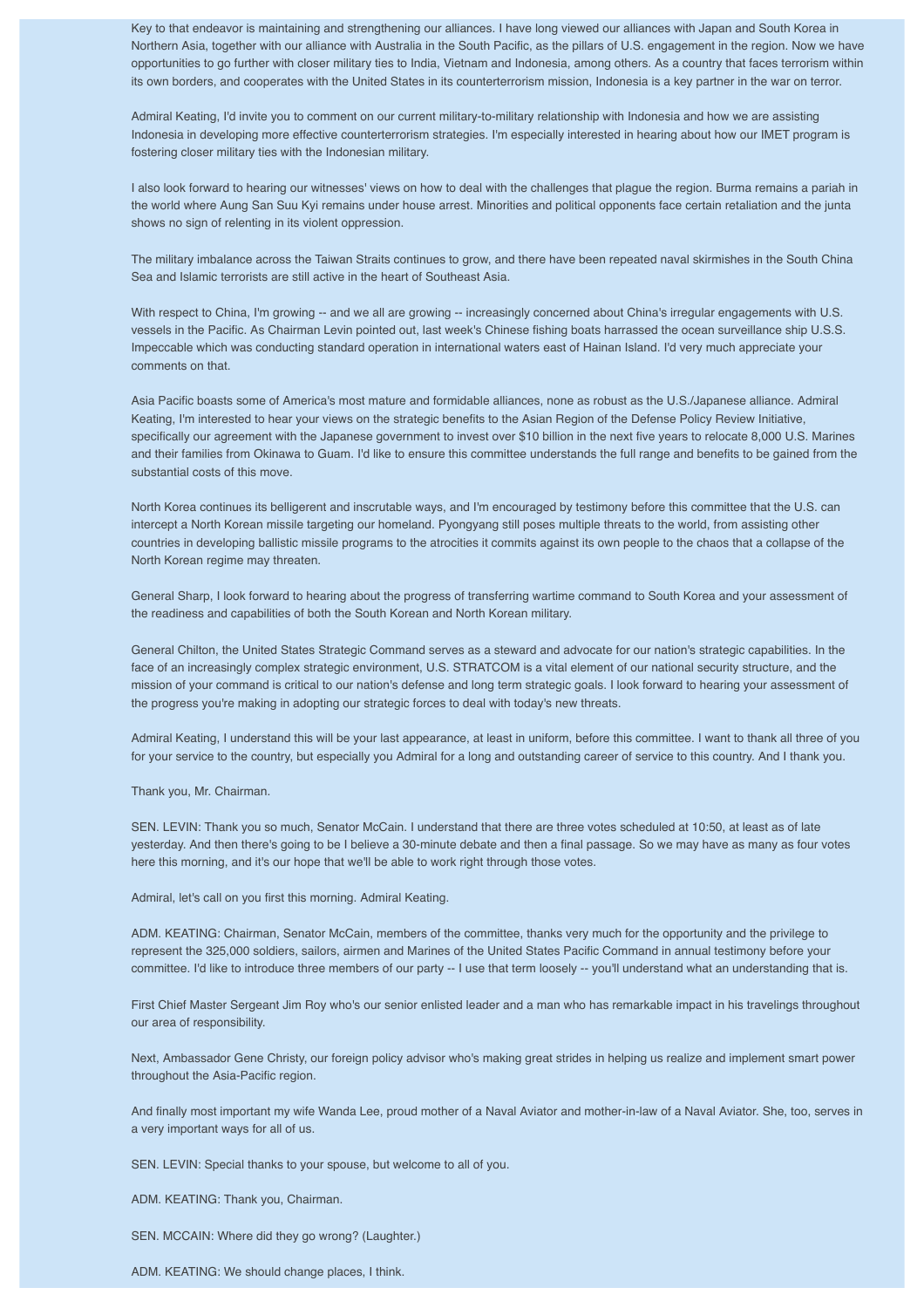Chairman, Senator McCain, as you both highlight, the importance of our region to the United States and to the world we think is hard to overstate, particularly given what all of us expect in the future given current economic, energy and demographic trends. We at the Pacific Command are pleased with our current conditions in the region and we are optimistic about continued progress. We're proud of our legacy and leadership role in the region and we're committed to doing everything we can to guarantee continued success. We want to ensure our capacity and capability to succeed and our primary mission is not diminished, and that is to defend our nation and our allies and our interests in the region.

To do all that, we employ a strategy which concentrates on partnership, readiness and presence. We think this is a blueprint for enhancing United States relationships and we think we take advantage of a capability of our allies and regional partners to address challenges and leverage significant opportunities in the Asia-Pacific region. We want to enhance our position as the indispensible partner with all of those in the region through sustained and persistent collaboration and cooperation and by employing those forces that are necessary to strengthen the partnerships and support all those conditions which preclude a necessity for combat operations.

Senator McCain, you asked for a little bit on the Defense Policy Review Initiative, we regard Guam as a strategic centerpiece for us in the decades ahead. It is a United States possession, we have our flag flying there and so any and all efforts we can make to ensure continued access to the waters and the air and the training areas around Guam we think are vital to our strategy.

Our region's characterized by what is today a remarkable level of stability. The continuation of those conditions that underpin freedom and prosperity, it is not a foregone conclusion. There are challenges to be sure and you both addressed some of them.

Foremost is the spread of violent extremism or curtailing and extinguishing violent extremism in our region. You asked for an opinion on Indonesia, Senator. Indonesia's become an increasingly important partner of ours. We have the Leahy Amendment to observe and there are aspects of that which cause Indonesia certain problems. I'll be happy to elaborate on those if necessary.

Writ large, however, we are increasingly active with Indonesia. I have been there three times. The efforts of Indonesia to curtail terrorism are beneficial and productive as a direct result of 1206 funding from this body. The Indonesians are cooperating in a much greater fashion with the countries in their region as a direct result of this cooperation enhanced by or improved by 1206 money. Incidents of terrorism and piracy in the Strait of Malacca have gone from 45 or so three years ago in 2006 to two in 2008, and we think that's a direct reflection of the support provided by 1206 money amongst other reasons including cooperation and collaboration by those countries.

A second and important challenge in the work with Chile (sp) and his folks is the spread or curtailing the spread of weapons of mass destruction and watching technology proliferation in our region. Of course, of particular concern there is North Korea and we work closely with Skip Sharp and his folks in that area and I'd be happy to address that in questions.

And finally a few words about the People's Republic of China. We think we made some real headway in the first part of 2008 after, you'll recall, the denial of port access by the Chinese to the U.S.S. Kitty Hawk battle group in Thanksgiving of 2007. Since then we've installed a hotline, we've provided several immediate response efforts, a couple of C-17s each time to cold weather and earthquake relief. We've had senior level officer exchanges, aforementioned Chief Master Sergeant Jim Roy led an inaugural senior enlisted leader delegation to China and they reciprocated by coming back to our headquarters in Hawaii.

All that said, the relationship certainly isn't where we want it to be. The Chinese suspended mil-to-mil activity following the announcement of our arm sales to Taiwan and U.S.N.S. Impeccable incident two weeks ago causes us significant concern. Those are vivid reminders that a mature, constructive mil-to-mil relationship is hardly the reality of the day and the PRC's behavior as responsible stakeholder has yet to be consistently demonstrated.

To be sure, the slight warming in relations across the Strait, particularly following the election of President Ma in Taiwan we think that warming is a good sign that China and Northeast Asia are somewhat stable and are willing to consider alternatives. But the Impeccable incident is certainly a troubling indicator that China, particularly in the South China Sea, is behaving in an aggressive, troublesome manner and they're not willing to abide by acceptable standards of behavior or rules of the road.

Thanks again for this opportunity, Mr. Chairman. I think the more familiar you all become with the region and the issues, the more you appreciate and experience our environment, our people and our challenges, the better you and our nation will be able to retain influence and remain indispensible.

Thank you very much. I'll be happy to take your questions.

SEN. LEVIN: Thank you so much, Admiral. General Chilton.

GEN. CHILTON: Thank you Chairman, Senator McCain, members of the Committee, I certainly appreciate the opportunity to be with you here today, And also appreciate the opportunity to testify with my colleagues and friends, Skip Sharp and Tim Keating. And if I might take a moment to add my congratulations to Admiral Keating and Mrs. Wanda Lee, I had the distinct pleasure of being their next door neighbors on a previous assignment when he was the commander of NORAD NORTHCOM.

I think it's not insignificant that this nation has had the trust in this man's leadership to command two combatant commands back to back - - two very important combatant commands. And he's done it in such a spectacular fashion.

And I can't begin to describe the love and passion this couple has for the men and women under their command. I saw it in person as their next-door-neighbor and I've admired it from afar. So I give my best congratulations to them both.

Sir, since my last opportunity to testify before this committee, which was in the fall of 2007, I've been honored by the committee to counsel and the close relationship that we have. And I want to thank you all and your staffs for their time and the time they spent out at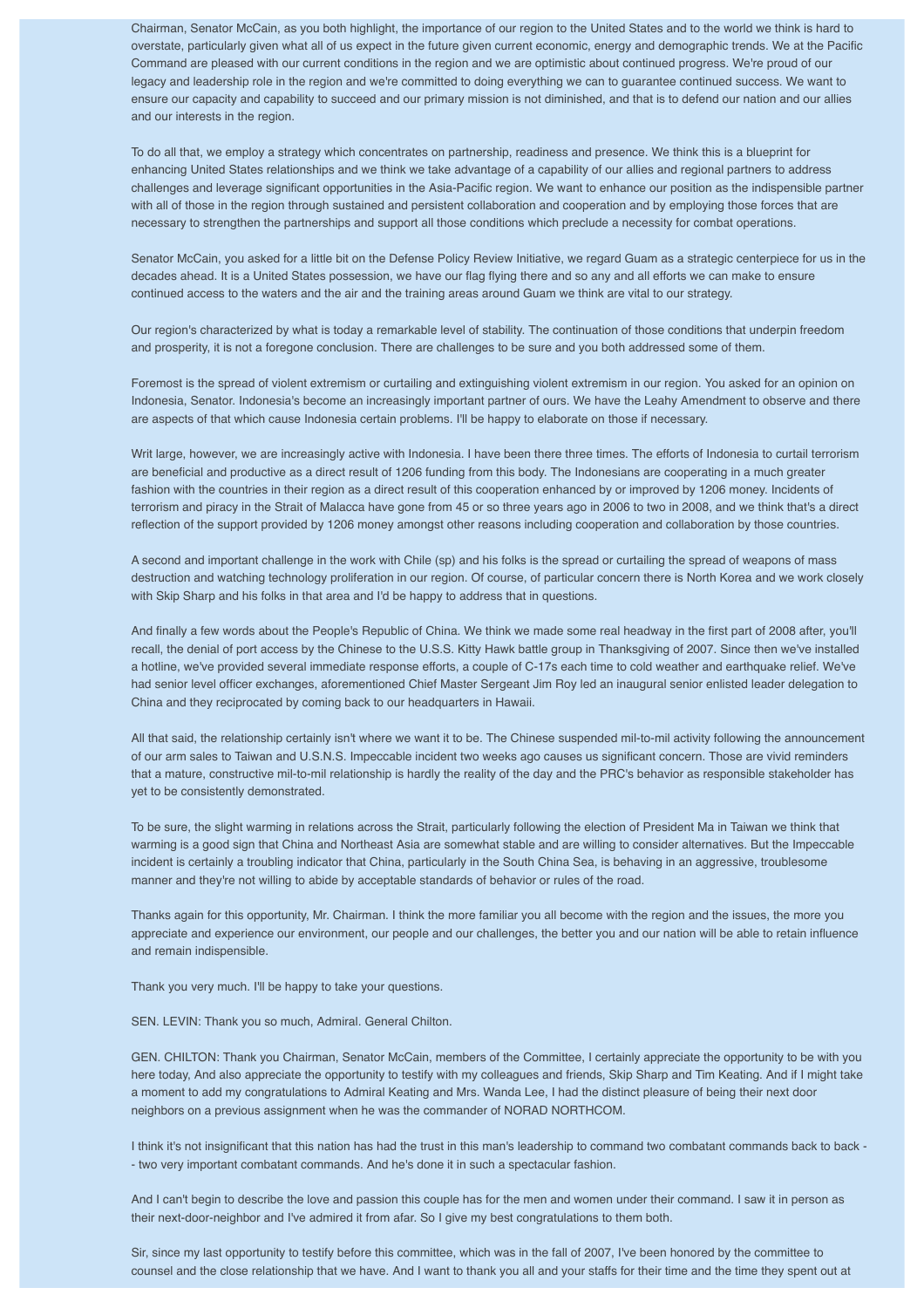Omaha at STRATCOM and visiting our folks and getting to understand U.S. Strategic Command's mission even better -- and particularly for your strong support of our soldiers, sailors, airmen, Marine and civil servants in U.S. Strategic Command, which make the mission happen for us every day.

Today, America faces unique national security challenges and equally unique leadership opportunities. These challenges include global population changes, serious economic difficulties both at home and abroad, resource competitions, bids for regional and global power, the proliferation of weapons of mass destruction and an era of often persistent and irregular warfare. Coupled with an exceptional rate of technological challenge, it often outpaces capabilities and policies.

These challenges make this year an especially noteworthy year as we look forward to the report of the congressional commission on the strategic posture of the United States and prepare to conduct both a Quadrennial Defense Review and a Nuclear Posture Review. The recommendations made in these studies will shape our national security capabilities long into the future.

As a combatant command chartered with a global and operational perspective, our responsibilities and relationships uniquely position STRATCOM to execute global operations, support the regional combatant commanders and to close potential seams between those combatant commands and provide a clear and consolidated warfighter position on future global capability requirements.

I'm pleased to tell you that today, U.S. Strategic Command's capability to execute deterrent space in cyberspace operations has been enhanced and continues robustly every day.

Additionally, our unique global perspective has given us a good platform for advocating for the nation's needs for missile defense, information operations, intelligence surveillance and reconnaissance capabilities and the things we need to both enhance our information operations and our planning for combating weapons of mass destruction.

Focusing on our three main lines of operations, today deterrents remains as central to America's national security as it was during the Cold War, because as ever, we prefer to deter war rather than to wage it.

Last year, the secretary of Defense approved our strategic deterrence plan, a significant first step towards integrating deterrence activities across our government. Still, credible deterrents rests first on a safe, secure, reliable and sustainable nuclear enterprise -- including our stockpile of weapons; on delivery, on command and control systems and on ISR platforms; on space-based capabilities on our laboratories and industrial base and most of all on our people -- our most precious resource.

Since the end of the Cold War, the U.S. has substantially reduced our deployed nuclear weapons, dismantled our production capability and ceased nuclear testing. And despite our reductions and lack of modernization of weapons and infrastructure, other states still seek nuclear weapons.

Additionally, many of our closest allies continue to rely on the U.S. nuclear umbrella. This reliance should be considered as we look forward to address nuclear proliferation issues.

The most urgent concerns for today's nuclear enterprise lie with our aging stockpile, our aging infrastructure and our aging human capital. This year will be an important year to act to relieve growing uncertainty about the stockpile's future reliability -- and I emphasize future, because it is safe, secure and reliable today -- and the stockpile's sustainability by addressing these important issues.

Space-based capabilities provide our nation and our forces essential, but often unnoticed, abilities to act and operate. The satellite constellations that carry these capabilities, however, require more careful attention to eliminate delays that can leave us just one launch failure away from an unacceptable gap in coverage in the future.

We have made progress is in space situation awareness. The capability gaps remain and require sustained momentum to fulfill -- as evidenced by the recent collision between an active communication's satellite and an inactive Russian satellite.

Turning to cyberspace: This domain has emerged as a key war- fighting domain and one on which all other domains in the war-fighting environment depend. We remain concerned about growing threats in cyberspace and are pressing changes in the department's fundamental network, culture, conduct and capabilities to address this mission area and share our best practices. Still, the adequate positioning of the cyber mission -- especially with manpower -- remains our greatest need.

Finally, the command-to-advocacy efforts for missile defense, ISR management, information operations support and plans to combat weapons of mass destruction continue to mature and I believe positively influence acquisition processes with inputs that we collect from all of the combatant commands.

In this uncertain world, your support is critical to enabling successful execution across the command's assigned missions and realizing our mission to be leaders in strategic deterrents, preeminent global warfighters in space and cyberspace.

Thank you again for this opportunity and for your support and I look forward to your questions.

SEN. LEVIN: Thank you, General Chilton.

General Sharp.

GEN. SHARP: Mr. Chairman, Senator McCain, members of the committee: I am honored to be here before you today.

And I would also like to thank and recognize Tim Keating and Wanda Lee for their friendship over the years. I had the honor to be able to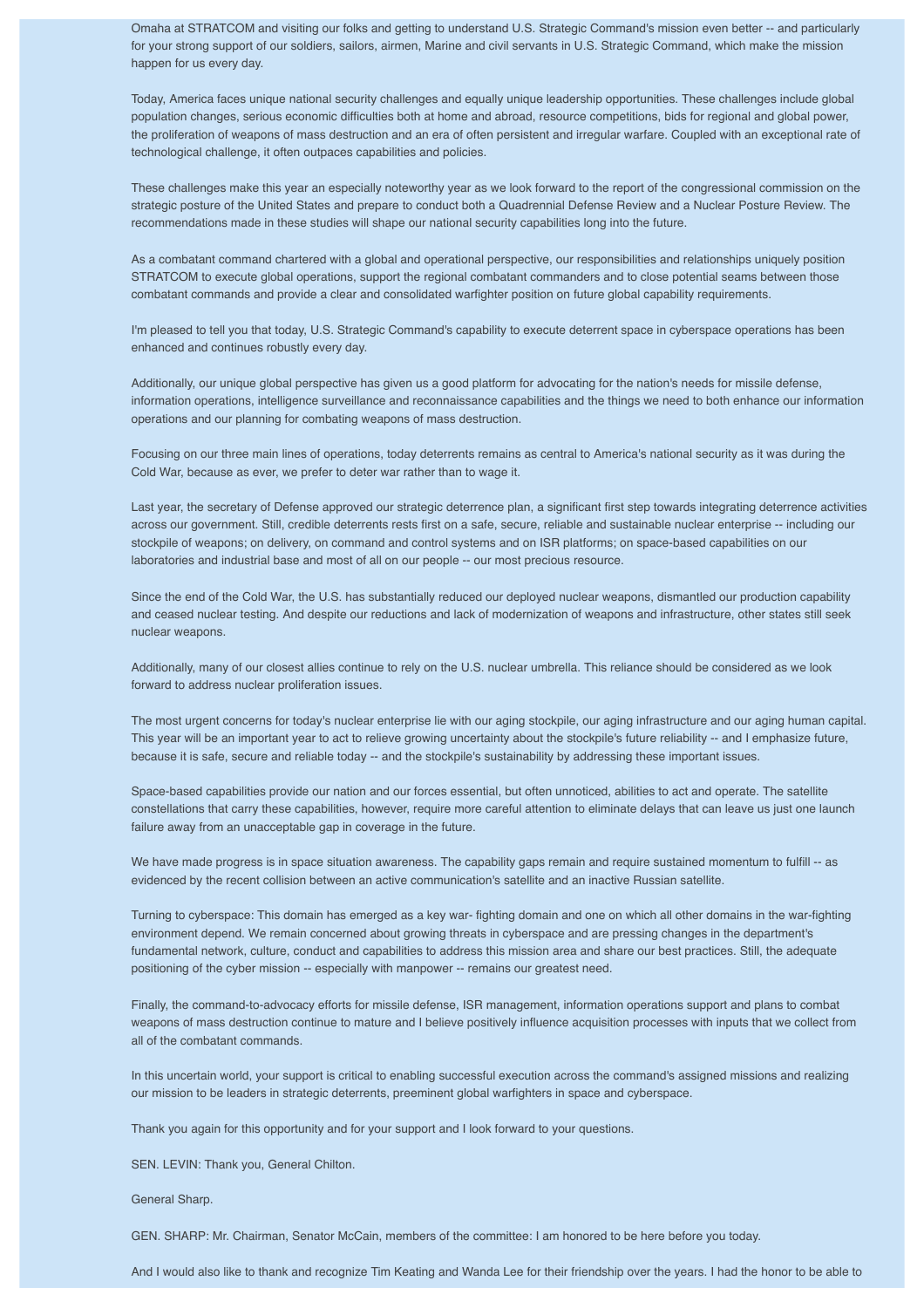follow Tim as the director of the Joint Staff and then continue to work with him when he was at NORTHCOM and now at PACOM and I've learned a lot and it has been a great, great honor.

As the commander of United Nations Command Republic of Korea/U.S. Forces Command and U.S. Forces Korea, it is a privilege to represent the soldiers, sailors, airmen, Marines, Department of Defense civilians and their families who serve in the Republic of Korea.

On the behalf of all these outstanding men and women, thank you for your continued commitment to improving the readiness of our forces and the quality of life for all of our servicemembers and their families. Your support is vital and it allows us to ensure the security of the Republic of Korea, promote prosperity and stability in Northeast Asia and protect our national -- our shared national interests in that region.

The Republic of Korea plays a vital role in the region that accounts for 22 percent of all U.S. goods. It is a first-class economic power, our seventh largest training partner and one of the most technologically and scientifically advanced countries in the world. It is also our partner that must, I believe, be considered our strongest and most successful alliance -- an alliance that has maintained its strength and grown stronger over the last 50 years; an alliance that was forged in blood and maintained by and enduring commitment to the friendship and the commitment of the Korean and the American people.

The Republic of Korea Armed Forces have fought alongside Americans in Vietnam. They've participated in Operation Desert Storm and deployed troops to Iraq and Afghanistan. The Republic of Korea has participated in United Nations' peacekeeping operations and currently have presence in six of those operations around the world.

The Republic of Korea deployed a 4,500-ton destroyer and an anti- submarine helicopter to the waters off of Somalia for the conduct of anti-piracy operations. And most recently, the United States and the Republic of Korea demonstrated their enduring commitment to the alliance by signing a special measures agreement that will provide ROK funding -- Republic of Korea funding support -- for U.S. forces in Korea over the next five years.

I want to thank you, the members of Congress, for passing legislation that elevated the Republic of Korea's foreign military sales status to that of a level on par with countries of NATO, as well as our nations that we have longstanding U.S. alliance. This legislation will go a long way to enhancing the alliance's combined war-fighting capability.

And if I might note, the Republic of Korea now has over \$12 billion worth of FMS cases that are opened -- 566 FMS cases. And this legislation you've passed will continue to contribute and increase our war-fighting capability.

While Northeast Asia generates a significant share of the world's commerce, it is also characterized by uncertainty, complexity, rapid change and is constantly posed the most difficult security challenges. Beyond the North Korean threat, the presence of four of the world's six largest militaries and two proven nuclear powers -- as well as historical animosities, territorial disputes and resource competition all combine to pose long-term regional security challenges. The Republic of Korea sits at a nexus of a region that is influence by and they are influencing an emerging China, a resilient Russia and a prosperous Japan.

North Korea remains the primary threat to stability and security in Northeast Asia. The regime's survival remains North Korea's overriding focus. North Korea remains the world's leading supplier of ballistic missiles and related technology and remains a major proliferator of conventional weapons as well.

North Korea's recent provocation actions to include severe restrictions on the Republic of Korea activity at the Kaesong Industrial Complex and the Mount Kumgang Tourist Resort; threats to the Republic of Korea in the West Sea; unilateral nullification of South-North Basic Agreement; the North Korean's stated inability to protect the safety of civilian airliners traveling through its airspace; and its intent to launch a ballistic missile are all in attempt to ensure regime survival, improve its bargaining position at international negotiations to gain concessions.

We continue to be concerned with the threat posed by North Korea's large conventional military, artillery, ballistic missiles, and special operating forces -- all located very near the Republic of Korea in the North Korean border. My first priority as the commander is to maintain trained, ready and disciplined combined and joint command forces that is prepared to fight and win in any potential conflict. Facing any number of challenges that could arise on the peninsula with little warning, our commitment to the alliance spans the entire spectrum of conflict. Given the varied potential challenges, our forces constantly strive to maintain the highest possible level of training and readiness.

My second command priority is to continue to strengthen this great alliance. In addition to improving combined military capabilities, the U.S. and the Republic of Korea forces are adapting to the changing conditions in this dynamic region and are transforming into a more modern and capable force. This will enable the Republic of Korea forces to retain wartime operational control on April 17, 2012. An enduring U.S. force presence in Korea after OPCON transfer in 2012 will ensure a strong alliance which is fully capable of maintaining security in this critical part of the world. I am absolutely confident this transition will be a success for both the United States and the Republic of Korea and will serve as the key foundation for future regional stability.

My third command priority is improving the quality of life for all servicemembers, DOD civilians and families serving in Korea. Our goal is to make Korea the assignment of choice for all servicemembers and their families. Our implementation of tour normalization, which is normal three-year tours for the majority of our companied service members, will significantly increase our warfighting capability and improve the quality of life for our personnel while eliminating long and unnecessary separation of service from their families.

The Yongsan Relocation Program which moves U.S. forces stationed in Seoul to Camp Humphries, which is approximately 40 miles south of Seoul, and the land partnership program, which provides for the relocation of the 2nd Infantry Division to south of the Han River, will also significantly improve the quality of life for our servicemembers and their families as they move into world-class training and living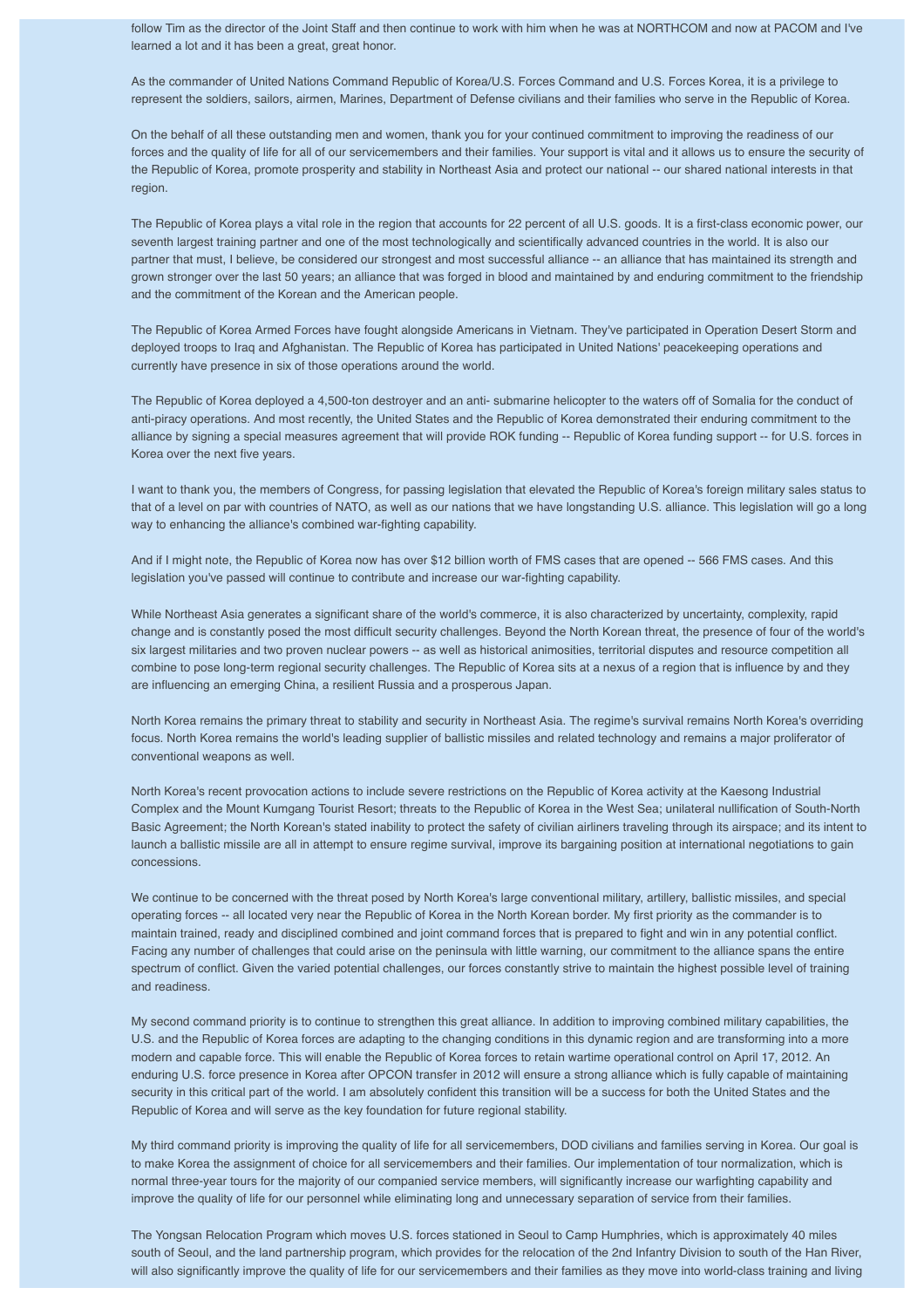## facilities.

The U.S. presence in Northeast Asia is a long term investment in regional stability. In the Republic of Korea, U.S. alliance today is more relevant to the national security interests of the United States than it has ever been before. The alliance will remain essential to the protection and the advancement of U.S. national interests in this strategically vital part of the world well into the future.

The ROK-U.S. alliance could not have been successful over the last 50-plus years without the significant contribution of the noncommissioned officers serving in Korea. The Army has declared 2009 to be the year of the NCO, and it is my great privilege to have the dedicated and professional NCOs from all services defending this great alliance. Without them, none of the advances we have made in the Republic of Korea -- U.S. alliance would have been made possible.

I am extremely proud of the soldiers, sailors, airmen, and Marines, the DOD civilians and families serving in the Republic of Korea -- who selflessly support the alliance and help maintain stability in this important region. On behalf of them I want to thank you for your continued support and know you will agree how important it is to provide these fine Americans the very best working, living, and training environment possible.

Again, thank you for your support of our troops and their families and I look forward to answering your questions. Thank you.

SEN. LEVIN: Thank you very much, General Sharp. General, let me start with you and ask about the situation on the disablement of the nuclear facilities in North Korea. By the way, I think we'll have a seven-minute first round here and try again to work through it. We now expect these votes I made reference to to be at around 11:00 (A.M.). or 11:15 (A.M.), rather than 10:50 (A.M.)

In October of 2007, General, there was a so-called Phase II Actions Agreement signed at the six-party talks, including North Korea. And it was in that agreement North Korea pledged to disable certain facilities and I understand that eight of the 11 disablement tasks have been completed and the ninth task is 80 percent completed. Is that accurate, first of all?

GEN. SHARP: Yes sir, it is.

SEN. LEVIN: All right. Now there was a threat last year by North Korea to halt their disablement activities after the talks broke down. In fact, are the Phase II disablement activities ongoing?

GEN. SHARP: Yes sir. The halt was when we initially did not take them off the terrorism list. Once we did take them off the terrorism list, they started up again the disablement -- meaning, specifically, they started disabling and taking some of the rods out of the reactor. They are continuing to do that today, however at a very slow pace.

SEN. LEVIN: All right. Now there's also commitments made to deliver, I guess, fuel oil to North Koreas part of this agreement. Have we lived up to our commitment in that regard?

GEN. SHARP: Yes sir, we have.

SEN. LEVIN: Has Russia?

GEN. SHARP: Sir, I'll have to get back to you on Russia. I'm not sure.

SEN. LEVIN: Do you know whether Japan has lived up to their commitment?

GEN. SHARP: Sir, again, I'll have to get back to you on that.

SEN. LEVIN: The Admiral.

ADM. KEATING: If I could confirm. It's my understanding this withholding movement of fuel oil was pending some resolution of the abductee issue.

SEN. LEVIN: Was there a condition to their commitment to deliver fuel oil in the agreement that was reached with North Korea?

ADM. KEATING: I am unaware of it. We'll find out, chairman.

SEN. LEVIN: Admiral, you've made reference to military-military relations with China on the importance to try to improve those relations. Would one helpful improvement be if there was a direct phone line between you as commander and your Chinese counterpart?

ADM. KEATING: It would, sir.

SEN. LEVIN: And has that been proposed to the Chinese?

ADM. KEATING: It has.

SEN. LEVIN: And what has been their response?

ADM. KEATING: There has been no response. Now, to be clear, Chairman, there is a Washington-Beijing hotline which has been used recently by the Chief of Naval Operations. I have used it from Hawaii but it is not a direct link from me to my counterpart.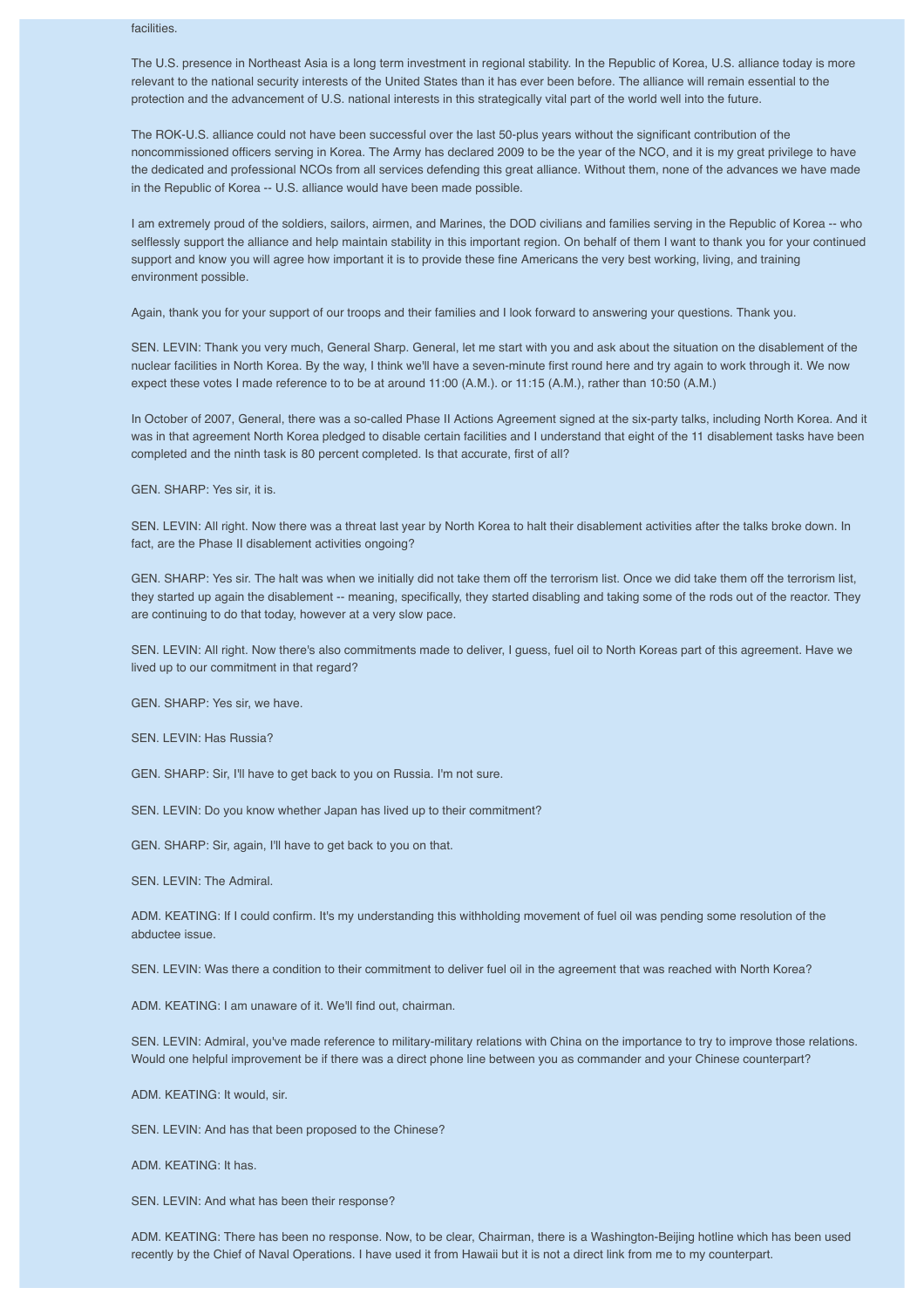SEN. LEVIN: It is not a what?

ADM. KEATING: It's not a direct link. We have to go through other switchboards.

SEN. LEVIN: And so the most direct link and a dedicated link would be is -- if you had a line directly to your counterpart in China?

ADM. KEATING: That's correct, sir, and we do not have that.

SEN. LEVIN: All right, but you like it and have proposed it?

ADM. KEATING: You bet.

SEN. LEVIN: Admiral, what is the U.S. Pacific Command doing to assist with counterterrorism efforts in India?

ADM. KEATING: Several efforts, Chairman. We have sent our lead intelligence team -- led by Rear Admiral Rogers -- to India in the immediate aftermath of the Mumbai attacks to begin the process of initiating intelligence and information sharing with India -- that is underway. We have had a previously scheduled exercise -- that is to say scheduled before the attacks on Mumbai, which we elected to continue as with the support of India for counterterrorism training for some special operations forces in India. And we have increased dialogue with senior levels of the Indian leadership during which we discussed aspects of counterterrorism and counterinsurgency.

SEN. LEVIN: Thank you. General Chilton, the director of Operational Tests and Evaluation has issued two recent reports that express concerns about the operational effectiveness, suitability, and survivability of the ground-based mid-course defense GMD missile defense system. And one of the reports says that "GMD flight testing to-date will not support a high level of confidence in its limited capabilities." You and I have talked about these reports. Would you agree that it's important to address the concerns that are raised by the director of Operational Tests and Evaluation about the GMD system?

GEN. CHILTON: I would, Senator, and I've met with General O'Reilly, the new director of MDA, and I've taken a high level review of his plans for addressing testing issues as we go forward there and I think he's on the right track to address some of these important points.

SEN. LEVIN: And General, your predecessor at the Strategic Command, General Cartwright, had constructive interaction with his Russian counterparts. Since you've become commander of the Strategic Command I don't believe you have yet met with your Russian counterparts for strategic forces or for space either one.

Do you believe it does make sense to pursue engagement and cooperation with Russia on security matters including the possibility of cooperation on missile defense efforts?

GEN. CHILTON: Sir, I've always been a great supporter of mil-to- mil dialogue with both friend and potential adversary for the benefits that I think Admiral Keating has spoken about -- transparency and understanding.

But I think they have to be in line with of course, from a mil- to-mil, has to be in line with our greater government policy. You're correct, I have not had the opportunity to engage with either my Russian counterpart in the space or in the nuclear area. The last times those engagements occurred were with General Cartwright back in 2006, and those positions have turned over as they've obviously turned over here in the United States.

As we look forward to this administration's policy adjustments with regard to Russia, I'm anticipating and hoping that there'll be opportunities there to reestablish those mil-to-mil contacts.

SEN. LEVIN: Thank you. Admiral, Senator McCain made reference to the relocation of the Marines from Okinawa to Guam. In your estimation are there any hard spots that could complicate or delay this move?

ADM. KEATING: Sure.

SEN. LEVIN: Could you identify what would be possible problems that could arise?

ADM. KEATING: There is an environmental impact statement affecting the construction of the Fatinma (ph) replacement facility in the northeast portion of Guam, initiation of which is essential to begin moving our Marines out of Camp Schwab so that that impact statement, which has been working its way through the system, that is -- could possibly delay our initial move there.

There are some infrastructure challenges in Guam that will have to be addressed as we move 8,000 Marines and a number of their family members from Okinawa to Guam.

So there are several aspects of the initiative that could be challenging.

SEN. LEVIN: Are you expecting, however, that this will move as scheduled, and that those hurdles can be overcome? Or are you worried that they may not be overcome?

ADM. KEATING: I'm sure they'll be overcome, Mr. Chairman, and the goal remains implementation by 2014.

SEN. LEVIN: Thank you so much.

Senator McCain.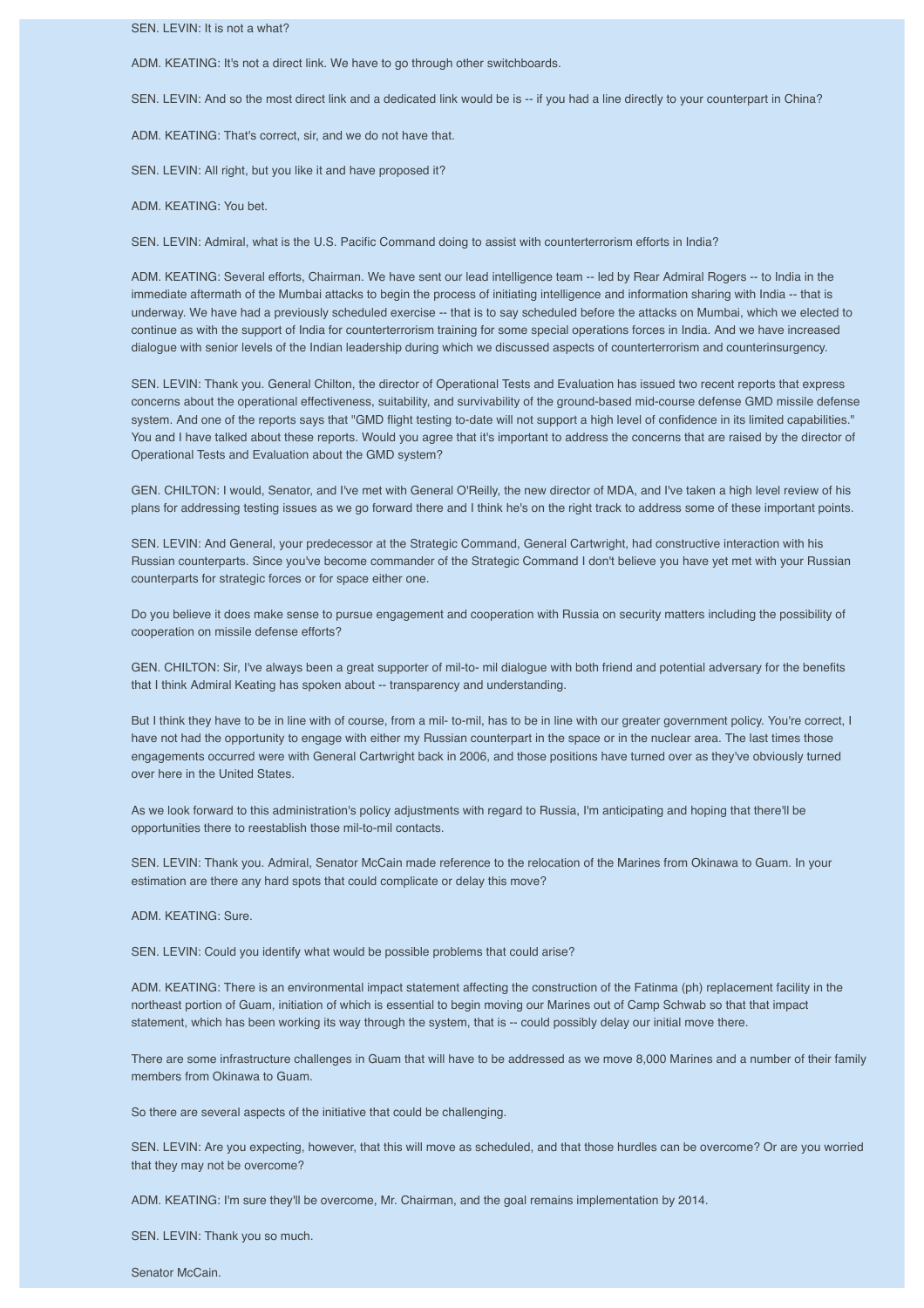SEN. MCCAIN: Thank you, Mr. Chairman. And again, thanks to the witnesses for being here.

Admiral Keating and General Sharp, today there is an article that states that Japan's ambassador to the United States said Wednesday that North Korea should not escape punishment from the United Nations if it goes ahead with a planned missile launch. And we all know that North Korea has announced it would launch a, quote, "communications satellite between April 4th and April 8th". But the United States and other countries think it will be a test of a long range ballistic missile that could reach Alaska.

One, what is your assessment of that launch? Do you recommend any action taken of any kind if that launch takes place? And what is the potential if that launch is successful? Is it a threat to the United States, or is it -- exactly what is this all about? I don't care who goes first. Maybe the oldest, Admiral. (Laughter.)

ADM. KEATING: Senator, we at Pacific Command are continuing our planning efforts to support various contingencies that would be coordinated with --

SEN. MCCAIN: First of all, in all due respect, what does this mean? What does it mean that they announced that they're going to launch a satellite which is interpreted as could be an intercontinental ballistic missile that could reach Alaska?

ADM. KEATING: I think it means nothing more or less than that, Senator. There are activity -- there is activity underway --

SEN. MCCAIN: I mean, is that a threat?

ADM. KEATING: No, sir. I would not think North Korea would have issued it as a threat. It was a normal notification process which they didn't do in 2006 when they attempted a launch from the same facility. But there are -- there is equipment movement and there are personnel -- increased levels of personnel --

SEN. MCCAIN: I guess I'm talking about that capability along with a nuclear weapon, does that pose a long term threat to America's security in your view?

ADM. KEATING: That would pose a long term threat, yes, sir.

SEN. MCCAIN: Or a short term threat?

ADM. KEATING: It could be a threat as early as 4 April.

SEN. MCCAIN: Okay, please continue.

ADM. KEATING: We're continuing our planning efforts to support the lead element, Department of State diplomatic efforts, to ensure that our government is fully prepared to respond, we through the military channels, should it be so directed, should that response be so directed. We are watching Taepodong carefully. We're talking with Skip minute by minute. We're getting reasonable intelligence as to the activities around Taepodong, and we will be prepared to respond.

SEN. MCCAIN: If a decision was made, do we have the capability to shoot that down?

ADM. KEATING: The United States has the capability to do so, yes, sir.

SEN. MCCAIN: General.

GEN. SHARP: Sir, first off, if North Korea launches any sort of ballistic missile as they claim they will do somewhere between the 4th and the 8th, it is against UN Security Council Resolution 1718, which specifically says, demands that North Korea not conduct any future nuclear test or launch of a ballistic missile. And it goes on to say there's a moratorium on missile launching. And it is very clear that this will be against UN Security Council Resolution 1718.

And secondly, I think that the threat that Admiral Keating is talking about is real. It is felt in South Korea, the threat of having the capability to be able to deliver any sort of warhead anywhere in the world is indeed a threat. And we call on North Korea not to act in this provocation -- do this provocation, but instead go back and focus on what they promised to do during the six-party talks.

SEN. MCCAIN: We're not the only country that has the capability of intercepting that launch. Is that true?

GEN. CHILTON: Senator, if I could try to address that. For a launch from there that might threaten the Continental United States, or threaten the islands of Hawaii, I believe we are the nation that would have the capability and rightly so to defend ourselves.

## SEN. MCCAIN: Thank you.

General Sharp, I don't expect you to have a great answer to this. But what do you make of the obviously very erratic, even more erratic behavior, on the part of the North Koreans? They've always been erratic, but there's rumors about the health of the dear leader. There's threats of retaliation against South Korean naval exercises -- I mean, you could chronicle them for the committee and for the record.

What do you make of all this behavior on the part of the North Koreans? And how do you feel that the Chinese -- what's your view of whether the Chinese have been constructive or not in our efforts to rein in some of these activities in the most repressive regime on earth?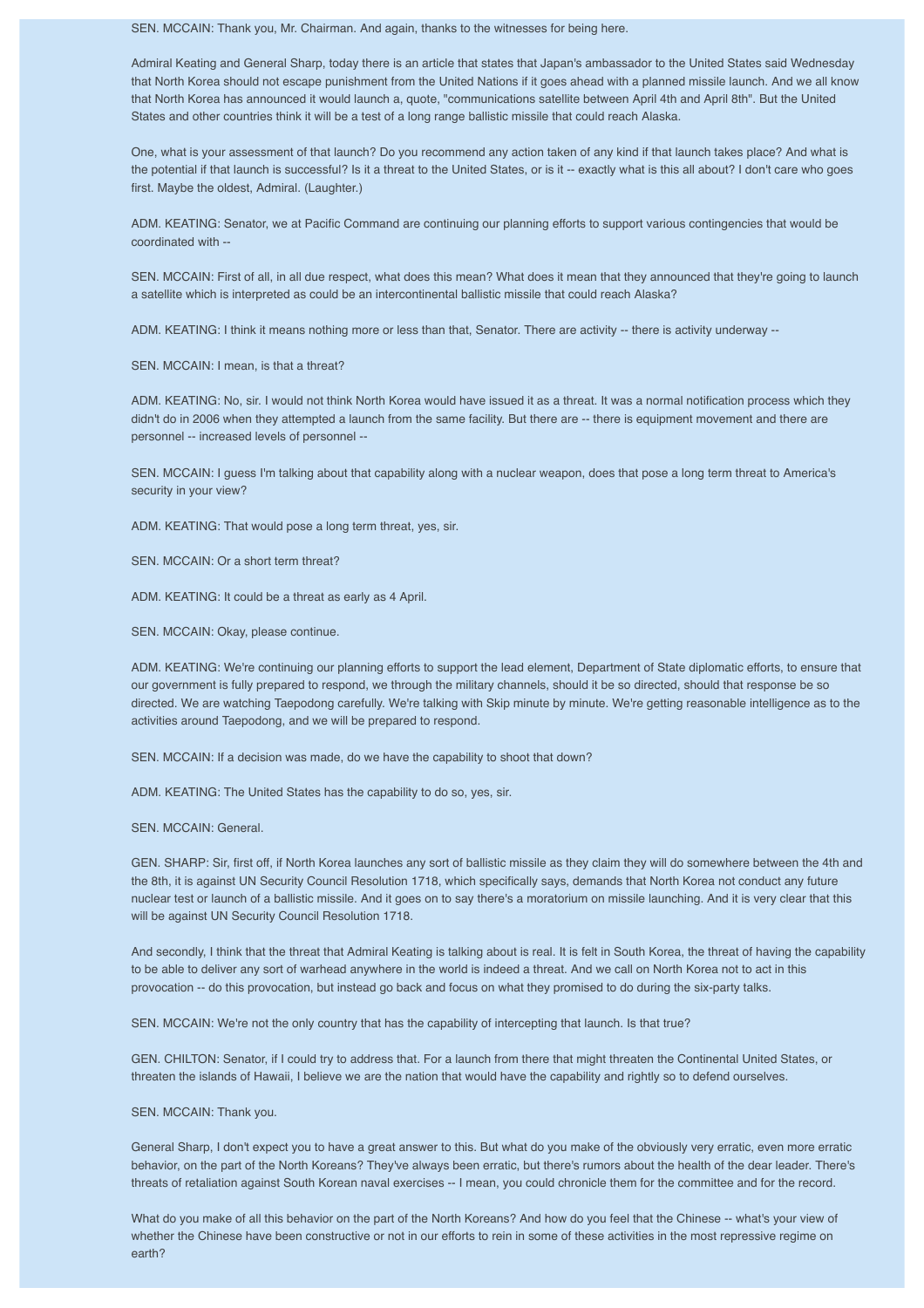GEN. SHARP: Sir, I think Kim Jong Il is doing everything he -- in his power to try to ensure regime survival and his personal survival. I think the issue that he had -- health issue that he had last summer maybe woke him up and his people up a little bit, and saw that he is not immortal.

You take a look at some of the actions as far as the balloons that have been going into North Korea that have been telling the truth about Kim Jong Il, and the fact that Kim Jong Il has cut off in the western industrial complex the ability to be able to -- for workers to bring simple things like CDs and newspapers into North Korea.

You look at the number of open air markets that are continuing to stay open longer than they have in the past, I think Kim Jong Il realizes that some of the people, a small amount, but some of the people within North Korea right now are starting to realize what an oppressive regime they have, and what conditions they live under, and how just south of the DMZ they are living in totally different conditions.

I think that what he is trying to do is, number one, demonstrate that he is in control; he has control of his military; and to be very very forceful of that within North Korea, all going back towards two things, regime survival, and getting the most he can out of the international community as far as concessions.

SEN. MCCAIN: And the role of China?

GEN. SHARP: Sir, I believe that China through the six-party talks has tried their best to be helpful. Their influence in North Korea I think is questionable now and into the future, but over the recent history of six-party talks, especially after the nuclear test that North Korea did in 2006, I think that they have been helpful. Admiral Keating has probably -- has done much more talking to them, but I believe that they have been helpful in -- (inaudible).

SEN. MCCAIN: Well, are not the Chinese balancing the problem they would have, huge problem they would have, with the collapse of the North Korean government and subsequent refugee and economic problems with the need to cooperate so we don't have an escalation of profound consequences in the region?

GEN. SHARP: Sure they are. Yes, they would be happy just to have the status quo in a non-nuclear North Korea if they could get to that point, where they were not threatened in any case, I think.

SEN. MCCAIN: So the question of succession is -- of leadership in North Korea is a very big factor you think in some of the behavior recently, particularly since the illness of the dear leader?

GEN. SHARP: Yes, sir. I think there is -- Kim Jong II was schooled by his father for many many years before he actually took command, took the leadership role. And not much of that if any has gone on at this time. And I think the illness not only for Kim Jong Il himself but within the leadership of North Korea, they are looking much more, okay, what is going to be the future.

But at the same time I can't underestimate, Kim Jong Il is in charge. Every major decision is coming directly from him, I believe, and he's trying to shore up that ability right now.

SEN. MCCAIN: Thank you, Mr. Chairman.

SEN. LEVIN: Thank you, Senator McCain.

Senator Lieberman.

SEN. JOE LIEBERMAN (ID-CT): Thanks, Mr. Chairman. As I said to the chairman while Senator McCain was asking his questions on this committee, we think of Senator Levin as the dear leader. (Laughter.)

SEN. MCCAIN: And the great leader.

SEN. LIEBERMAN: And the great leader.

SEN. LEVIN: Yeah, I decline both, but thank you.

SEN. LIEBERMAN: Thanks to all three of you for your service and leadership. Admiral Keating, it's been a great honor to get to know you in your various commands, and I thank you for everything you've done. I thank your wife for the way she's supported you. It strikes me, may I take the liberty to say, as I look out at the two of you, that you must occasionally be asked a question I'm asked, which is, how did you end up with such a good looking wife. You don't have to answer that question though.

I want to get serious of course because this is serious business. I want to focus in on missile defense both because of the extraordinary progress I think we've made, remarkable progress, in developing missile defense; but also frankly because this program as well as others may be recommended for cuts in the budget we are going to get. So I want to explore this with you.

And I want to go to the North Korean situation that we talked about. Admiral Keating, do you agree that there is good reason to believe that the North Korean launch will not be a communication satellite but more likely a test of the Taepodong-2 intercontinental ballistic missile of North Korea's?

ADM. KEATING: I don't think we can make that definitive a statement, Senator.

SEN. LIEBERMAN: You don't? General Sharp, do you have an opinion on it?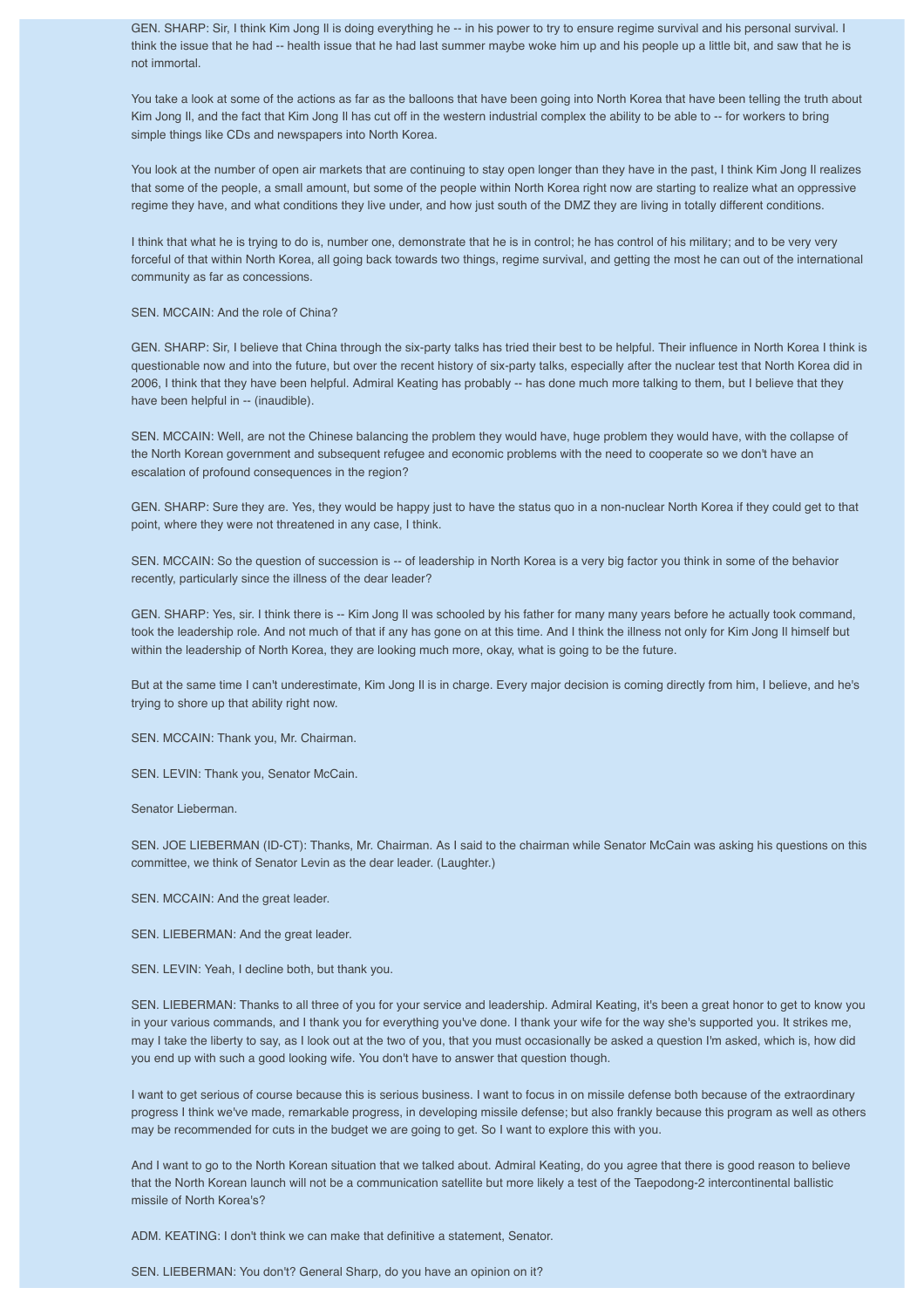ADM. KEATING: I would agree with Admiral Keating. But I would say, just looking in history, at our own history, we used similar rockets, the Atlas, the Titan, to do both the intercontinental ballistic missile mission and to launch payloads into orbit. So even if there is a satellite launch on this as the North Koreans have said it will be, it will help advance the technology of long range missiles.

#### SEN. LIEBERMAN: Right. General Sharp?

GEN. SHARP: Sir, I agree. They have said it's going to be a satellite launch. And just to reiterate what I said a minute ago, even if it is a satellite launch, it's still in violation of the UN --

SEN. LIEBERMAN: A very important point; I'm glad you made it. Assuming it is a Taepodong-2 intercontinental ballistic missile, how - how close could it come to U.S. territory including obviously Hawaii and Alaska? General Chilton?

GEN. CHILTON: First of all, Senator, this is all theoretical estimations --

SEN. LIEBERMAN: Sure.

GEN. CHILTON: -- because they not successfully flown this version of the missile. But we worry about defending -- its ability to reach the West Coast of the United States as well as the Hawaiian Islands and of course Alaska.

SEN. LIEBERMAN: Okay, so it's that serious. Admiral Keating, let me ask you this question: based on the current state of our missile defense, if the North Koreans did fire a missile, an intercontinental ballistic missile that was aimed at the United States, what is the probability that we could knock it down?

ADM. KEATING: We'd have a high probability, Senator.

SEN. LIEBERMAN: In other words, that we have brought our missile defense, presumably what's in Alaska and in California, to a point that you are prepared to say that there is a high probability that we could knock down, hit an incoming missile?

ADM. KEATING: We can provide the specific probability of intercept numbers through Chile (ph) and northern command, Senator. But in this forum we can say we have a high probability.

SEN. LIEBERMAN: Good. Senator Chilton, do you want to add anything to that?

GEN. CHILTON: The only thing I would add, sir, and that is given adequate warning, which we obviously I believe we have, collection capability. Because the system still does revert back and forth between test and online, and that is one of the things that the U.S. Strategic Command oversees and monitors and makes recommendations on.

SEN. LIEBERMAN: So we've come a long way in the development of our missile defense. General Maples from the Defense Intelligence Agency was here testifying last week, and cited what he described I believe the words were rising threat of ballistic missile capability, not just in North Korea and Iran, but a lot of other countries that might not wish us or our allies around the world well.

General Chilton, in your testimony you emphasize that the missile defense programs provide a critical deterrent against certain existing and potential threats; increase the cost of adversaries' already expensive technologies; and reduce the value of their investments.

You also emphasize the importance, and I quote, of increasing the redundancy and depth of the ballistic missile system.

General Sharp, in your testimony you point to the importance of the development of airborne laser systems. I want to ask the two of you, and Admiral if you want to get into it, about -- about how important you feel it is to fund the ongoing development of our missile defense, including the redundancy of it, the various systems that we're developing.

GEN. CHILTON: Well, Senator, I'll start.

SEN. LIEBERMAN: Good.

GEN. CHILTON: First, I think it's important that when we talk about missile defense we look at it in a couple of contexts. One is with regard to our strategic deterrent, because it was developed under a policy that included that in the calculus of how we position ourselves to deter against a potential adversary like a North Korea, who may not be otherwise -- who may not be looking for a one-on-one confrontation with the United States, but for an opportunity to perhaps blackmail the United States, or perhaps dissuade the United States engagement in the Pacific Region or on the Korean peninsula in a conventional conflict.

So that links them -- so we have to be -- take it in the total context, which is why the NPR this year, having the NPR this year is important I believe to see if that still fits as part of our nuclear posture review and our calculus for deterrence.

Then we also need to look at it with regard to how the missile defense system writ large, which not only includes the defense of the United States, but also includes technological development to defend our troops deployed forward in all the regional combatant commanders.

And in my view I think we have to make sure we strike a careful balance between those two, and continue to look at missile defense in light of its strategic importance for the defense of the United States, but also, for its operational and tactical importance for the defense of our regional and deployed forces.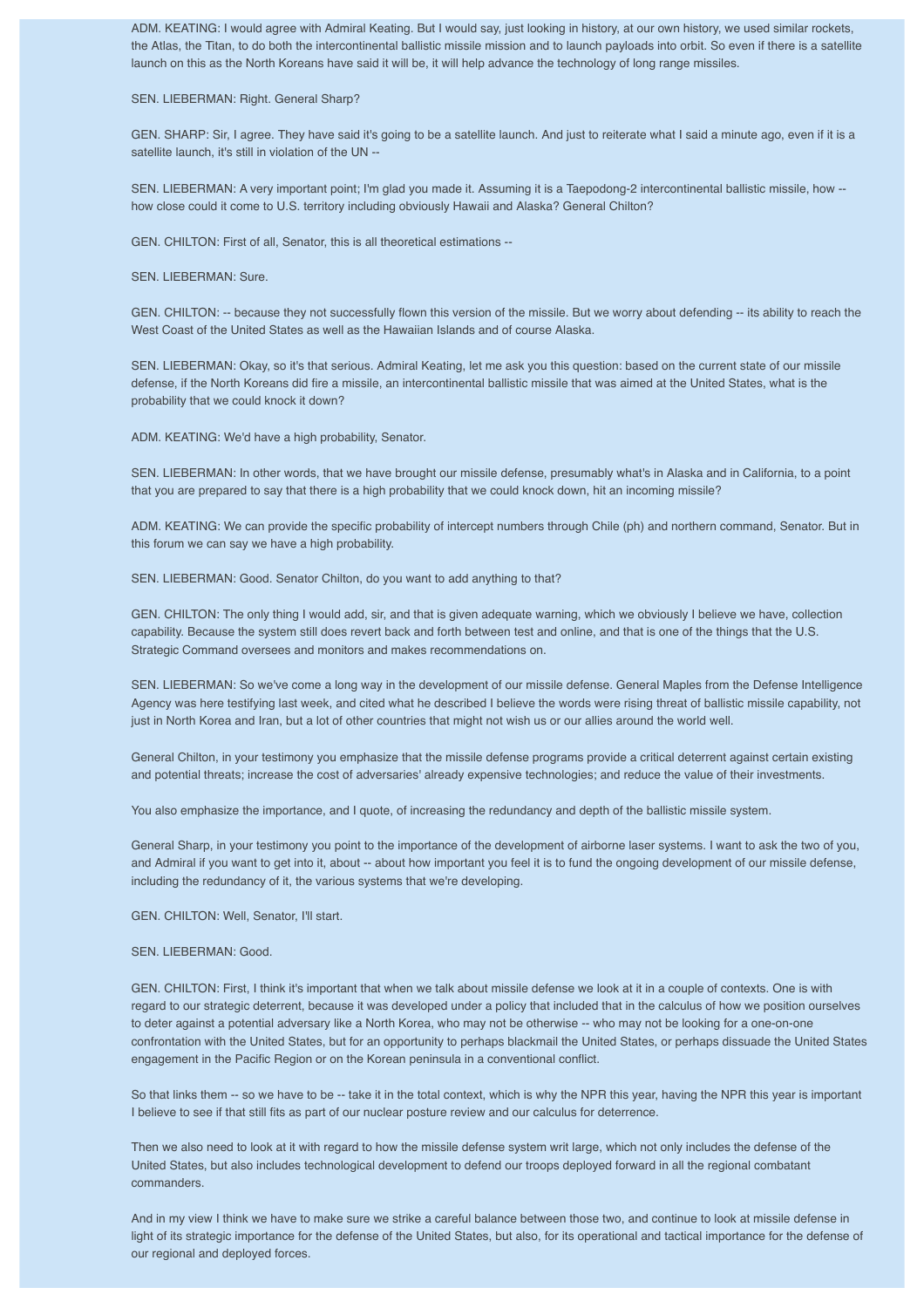## SEN. LIEBERMAN: General Sharp, do you want to add anything to that?

GEN. SHARP: Just that with the number of missiles in North Korea and that threat, the ability to have a multi-layered defense, to be able to not only see them earlier, but to be able to knock them down at various stages after they launch I think is critical.

SEN. LIEBERMAN: Admiral Keating, let me ask you a final question, and it's this: obviously our nation's focus generally speaking in recent years has been in the Middle East and now South Asia. But it strikes me that within the context, allowing for the exception of the threat that North Korea represents, and the challenge we have, but we are doing pretty well at it, of peacefully constructively managing our relations with China, my impression is that our relations in the region that you are overseeing, the Asian Pacific region, are about as good as they've been in a long time, with growing alliances, with Japan, India, South Korea, Australia, and a lot of smaller nations.

#### Do you agree?

ADM. KEATING: Senator, I do and we do. Juan Lee (ph) and I have been able to visit nearly 30 of the 38 countries in our AOR in two years. And to varying degrees -- Roger that -- but each and every visit we have not just mil-to-mil but mil with ministries of foreign affairs, with other international bodies, including commercial partners, they regard, all of them, the United States as the indispensible partner throughout the Asia Pacific region. So I think your statement is correct, sir.

SEN. LIEBERMAN: I thank you for the very important role that you've played in bringing us to that point.

GEN. SHARP: Mr. Senator, can I make one more comment on the Taepodong 2, just to remind the senators, last time when they tried to launch a Taepodong 2 about the same time they also launched about six other missiles. And we are watching very closely to see what else they will do between the 4th and the 8th of April and that we're prepared for that.

SEN. LIEBERMAN: I appreciate your -- so we should be prepared for more than the one launch. Thank you.

SEN. LEVIN: Thank you, Senator Lieberman.

Senator Inhofe.

SEN. JIM INHOFE (R-OK): Thank you, Mr. Chairman.

I am reminded that this week is the 26th anniversary of the initiation of the program that's dominating this hearing right now and I -- by Ronald Reagan -- and I think it would appropriate to read two sentences into the record that were made 26 years ago this week. "What if free people could live secure in the knowledge that their security did not rest upon the threat of instant U.S. retaliation to deter a Soviet attack? That we could intercept and destroy strategic ballistic missiles before they reached out own soil or that of our allies. Wouldn't it be better to save lives than to avenge them?"

I think that's a very appropriate statement to be reminded of today.

During Senator McCain's questioning, General Sharp and others, I think you're response on Kim Jong-Il was that he would do anything. He's at a point in life where it's -- he would try almost anything. Then the scary thing is, to me anyway, that they're going to be launching a missile. And is it correct, do you feel, that there's any way of determining when something has been launched whether it has a warhead or whether it's a satellite?

GEN. SHARP: I'd like to defer to General Chilton, he's been studying that very hard.

GEN. CHILTON: Senator that's a really difficult problem. There are -- we -- there are different trajectories that you would fly depending on whether you want to go to space or a ballistic missile. Ballistic missile typically goes on a very high trajectory. Usually space flattens out early and then tries to accelerate because velocity is very important to stay in orbit.

But being able to make that determination real time is really -- can be very difficult for us.

SEN. INHOFE: Yeah, that -- which is scary.

We were talking about the -- where our weaknesses might be. I have a chart that I've been using for quite some time and I know things change but it's my understanding that we have some level of comfort when you look about the boost phase, the midcourse phase, and the terminal phase. In terms of the midcourse phase we actually do have some redundancy and the terminal phase. It's the boost phase that concerns me. Can you respond as to what our capabilities are and then what we're looking forward to to try to improve that?

GEN. CHILTON: Right, Senator. I think the approach for missile defense has been a layered defense, as you've described, that looks at opportunities to engage in the boost phase, in the midcourse, and then terminal.

The boost phase is attractive because this is, obviously, the vehicle's moving slower, a lot of heat coming out of the back of the rocket and so it has some easier signatures to track.

The midcourse phase gets more difficult and relying heavily on radar today.

And then the terminal phase, of course, the issues with that is it's hard to have a broad area of defense in the terminal phase. You've really got to have your defensive capabilities pretty closely located to what could be an indeterminate target on the -- (inaudible) -- of the adversary.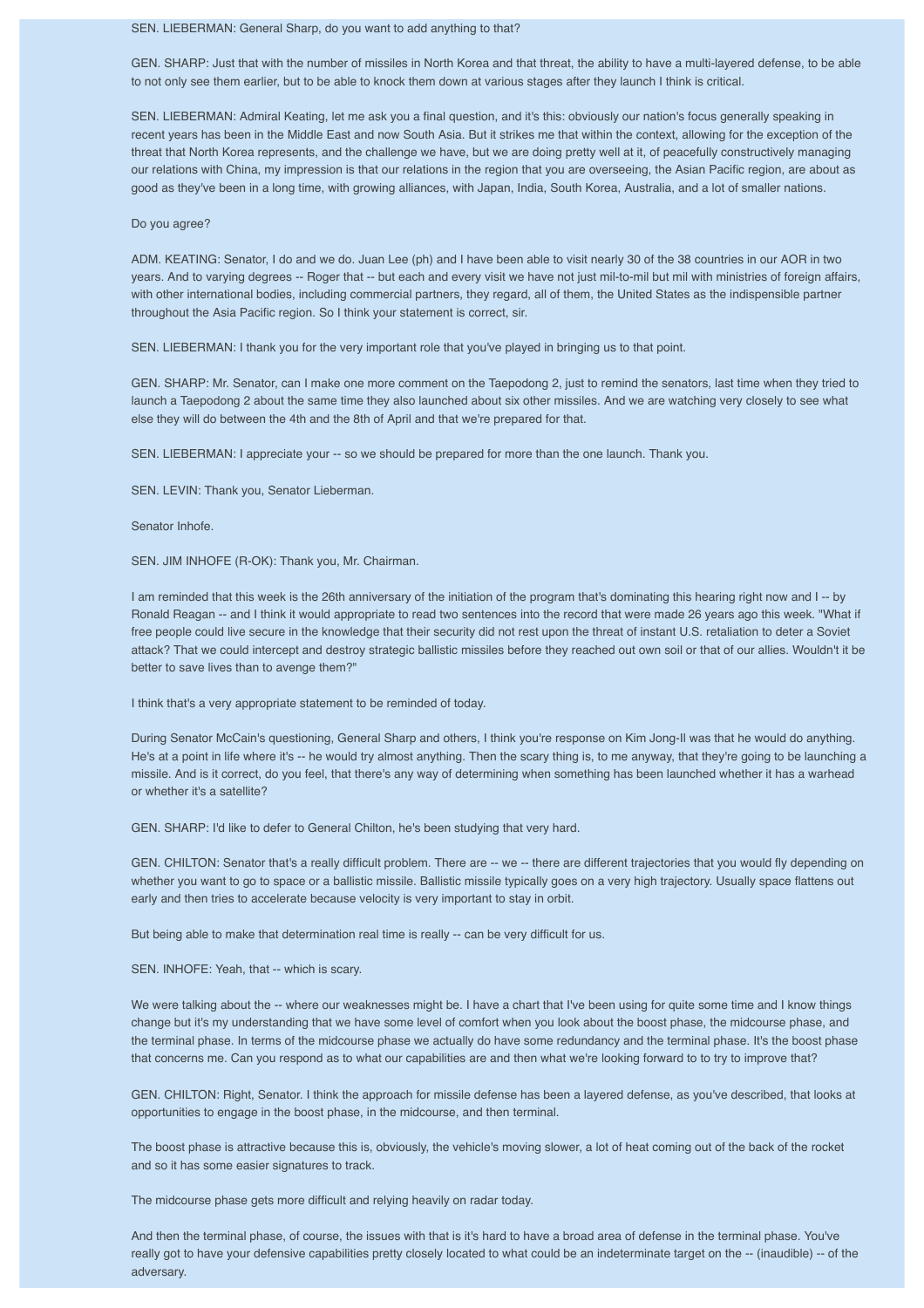So we look for capabilities and advocate for capabilities in all of these areas and I would say the area that's least mature is the boost phase.

SEN. INHOFE: Yes. Well the reason I bring that because there's always resistance. They say, well we have redundancy you don't need both systems and I think we're all on record saying, yes, we want redundancy in all three phases. Anyone disagree with that? No.

I have -- during our command hearings I have wanted to get a response from all commands that deal with some of my favorite programs, the 1206, 1207, and 1208, train and equip, which, Admiral Keating, you and I talked about and you've already mentioned in your opening statement. As well as the CIRC program and then the globalization with the CCIF, I guess, program, and IMET. Could you comment on those programs and the significance of those programs?

ADM. KEATING: Each of -- thank you, Senator -- each of those to the Pacific Command are very important. We cited 1206, we hope to continue support there, 1207 of similar importance. Commander's emergency response fund we did not enjoy funding in 2008, we would enjoy re-initiation of that support. It can be of critical importance to our allies who have lower -- less capabilities than we do and if our forces are not in the immediate area we can provide funding to an area, a country, who has been adversely affected by natural disaster and they can use that money for immediate relief, short term relief is probably a better term.

SEN. INHOFE: And so the CIRC should be continued to be globalized.

ADM. KEATING: We would appreciate that, yes, sir.

And on the issue of IMET, it is one of the most important tools in our box. We have around 185 students attending various educational institutions, foreign students attending various educational institutions in the United States as we speak. There are 70 foreign students at our military academies. These are short term investments will have significant long term dividends.

SEN. INHOFE: Yeah, I think, General Sharp, you made some comments to the value of that program in Korea, IMET.

GEN. SHARP: Sir, we -- of course, Korea pays for their own way to come to send students but I did. The philosophy of being able to students from other countries attend all of our schools, which Korea has funded some of them, just pays great value that we see over and over again.

SEN. INHOFE: I bring that up because there was a time when people thought that when we had and IMET program that we're somehow doing them a favor and I've always felt that that's why we made the change in Article 98 requirement that they're really doing us a favor and that there are countries like China out there that have aggressive programs and they would be doing it if we didn't, which I think you probably would agree on that.

Admiral Keating, you mentioned this President Ma, you referenced him and the president and the fact that he's reached out to China in an effort to improve their relations. How much success do you think he's having?

ADM. KEATING: We would regard his success as significant, Senator. The measures of effectiveness are not quite that startling, perhaps, exchange of rare animals, increased cross channel commercial flights, the consideration of confidence building measures. All of these steps relatively small in and of themselves but they have lead to an obvious decrease in tension across the strait and that each day goes by that there isn't kinetic military activity we would view that as a day closer to an eventual solution. President Ma's efforts have been significant.

SEN. INHOFE: You mentioned the mil-to-mil is always a good idea but, I think, if I understood your testimony, it wasn't -- hasn't achieved the success that we'd like to have it achieve with Russia so far.

ADM. KEATING: Is that from the Pacific Command perspective, Senator?

SEN. INHOFE: Well, actually I believe it was General Sharp that made that comment, maybe it wasn't. Okay, fine.

My time has expired. Thank you very much, Mr. Chairman.

SEN. LEVIN: Thank you, Senator Inhofe. Senator Reed.

SEN. JACK REED (D-RI): Thank you very much, Mr. Chairman.

Let me join my colleagues in thanking you all for your service to the nation and particularly, Admiral, for your distinguished service, you and your family, to the Navy and to the nation. Thank you very much.

Let me follow up on the line of questioning about the activities in North Korea and I'll address it to Admiral Keating first but General Sharp, General Chilton, please, feel free to respond.

Does the intelligence community have any indication that North Korea's planning to launch a ballistic missile or does it assess that this is a launch of a satellite, which are two different systems? General Keating.

ADM. KEATING: Senator, I don't believe the intelligence community has information that would specifically rule out either option. It is a missile body that could be used for either.

SEN. REED: General Sharp.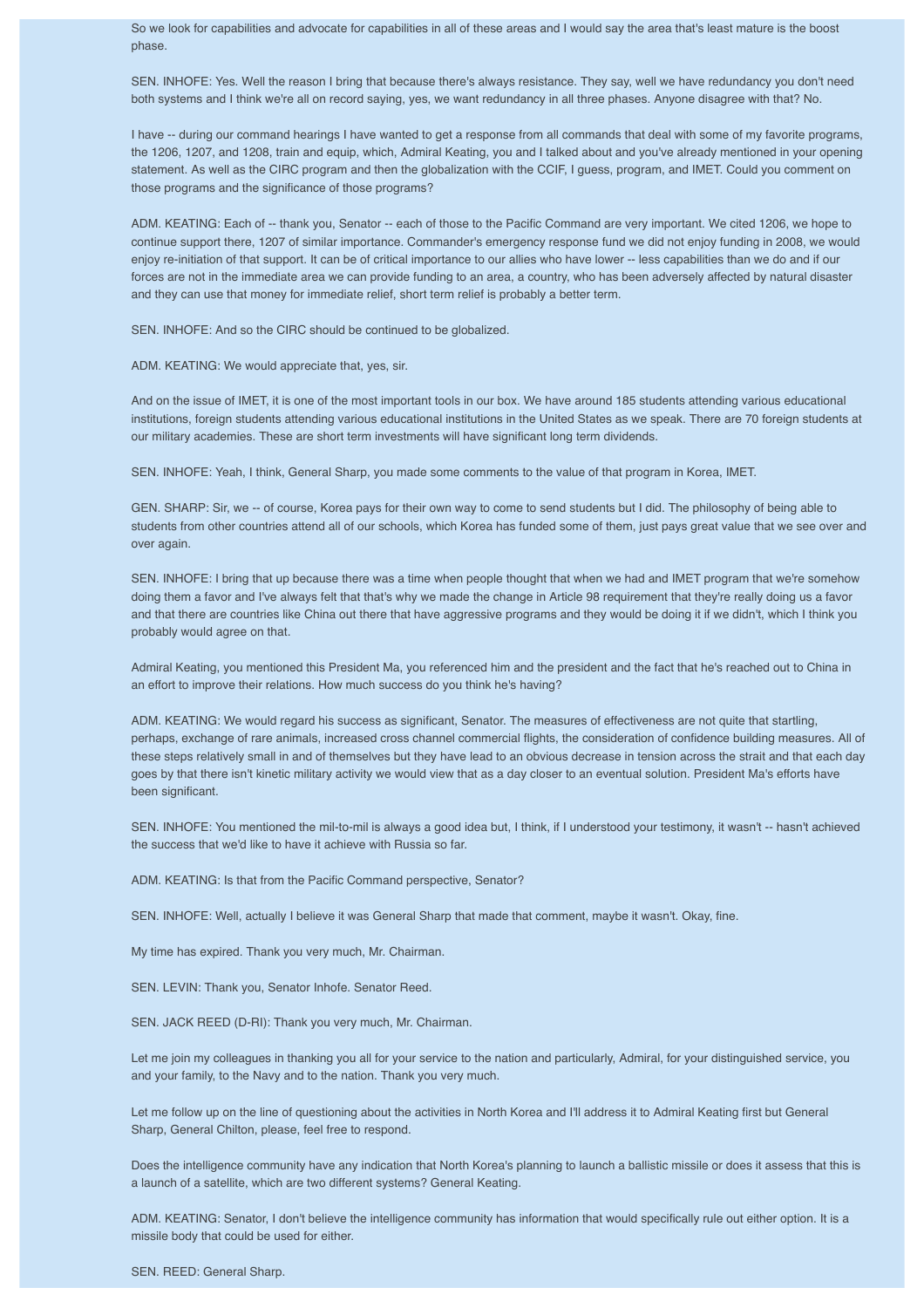GEN. SHARP: I agree with that completely.

SEN. REED: And General Chilton.

GEN. CHILTON: I agree. We just have the North Korean statement that the intent is to be a space launch at this point.

SEN. REED: If it is a -- turns out to be a launch of a satellite does that automatically assume that they have the capacity to launch a ballistic missile, intercontinental ballistic missile? Or is there much more work that has to be done to design a reentry vehicle and design a system that will deliver a missile?

GEN. CHILTON: Yes, Senator, there's other elements that would have to be matured. As you point out rightly, a reentry vehicle, which is not a trivial thing. Obviously, the difference between a reentry vehicle for a short or medium range and a long range are different because it's a different, much hotter environment for a long range flight to survive.

So working on the reentry vehicle and then weaponization is an issue as well.

But we have no insights into their efforts in this area but certainly they also require a booster with that to perform its capability.

SEN. REED: At this juncture we have their statement, which offers a range of possibilities.

And, in fact, from your previous testimony, this statement is a warning that they didn't give prior to the previous launch, and it would be -the statement would be -- ironically, I think, more consistent with the practice of nations who are preparing to launch vehicles. Is that correct?

GEN. CHILTON: You're correct. They did not make a similar statement last time, and today space-faring nations around the world do make announcements of their plans for launching into space.

SEN. REED: So, again, this is hard to ascribe to North Korea, but they seem to be following, at least procedurally, what other nations do in terms of the preparation for a launch of a satellite or any type of space vehicle. Correct?

GEN. CHILTON: I would say that there's -- there may be an attempt there, not probably as specific, procedurally, as done. But I would also pile-on to General Sharp's comment that, you know, there's this -- the U.N. resolution there that is really the big, big difference.

SEN. REED: Yeah. This might be completely inadvertently complying with "the rules of the road," but it is something I think that should be -- that you've noted, and I think it bears emphasis.

Let me shift gears. Admiral Keating, we have Special Operations Forces that are stretched considerably -- the situation in Iraq, build-up in Afghanistan. You have an area of operations running through Indonesia, through the Philippines, which requires -- and had extensive commitment of Special Operations Forces -- do you think you have sufficient Special Operations Forces in your theater of operations, and associated resources?

ADM. KEATING: We could use more, Senator. An earlier question as to our relation -- the dialogue we have, the activity we have with India is a case in point. If we had access to more Special Forces it is likely we could conduct more small, unit-level training with countries who have terrorism challenges beyond those that we're conducting now.

SEN. REED: And a related question is the platforms that -- you know, the delivery platforms of Special Operations troops, the surveillance platforms -- again, you could use more?

ADM. KEATING: Same answer, yes, sir.

SEN. REED: General Sharp, in your theater of operations do you feel pressure in terms of Special Operations Forces and capacities?

GEN. SHARP: Sir, of course, we have a very small contingency that's actually assigned to the Republic of Korea, mainly to help bring in additional Special Operating Forces during times of conflict. In fact, we have a number that are there right now doing our "Key Resolve" "Foal Eagle" annual exercise, doing training with the Korean -- (inaudible) --, which are also very good.

They are key to our warfight because of the ability to be able to get into North Korea, to identify ballistic missile launches, to identify different locations. So, their requirement is key to our warfight.

SEN. REED: Let me pose a question to both General Chilton and Admiral Keating, and that is, in January, 2007 the Chinese demonstrated the capacity to knock down satellites in low-earth orbit, which would be a significant challenge to our infrastructure - telecommunications, GPS, et cetera.

What do you make of that? I mean, you've had continuing dialogue with the Chinese, was that a, was that part of a conscious strategy to suggest their ability, or was that an activity that was -- now is being reassessed and perhaps not being pursued? Can you comment on that -- both gentlemen?

ADM. KEATING: We visited China shortly after that anti-satellite test, Senator, and the military officials with whom we had conversations kind of shrugged their shoulders and said it wasn't any big deal -- the shot wasn't any big deal; what's all the commotion?

When we mentioned the fact that it was unannounced; that it was in violation of the same United Nations resolutions that Chili and Skip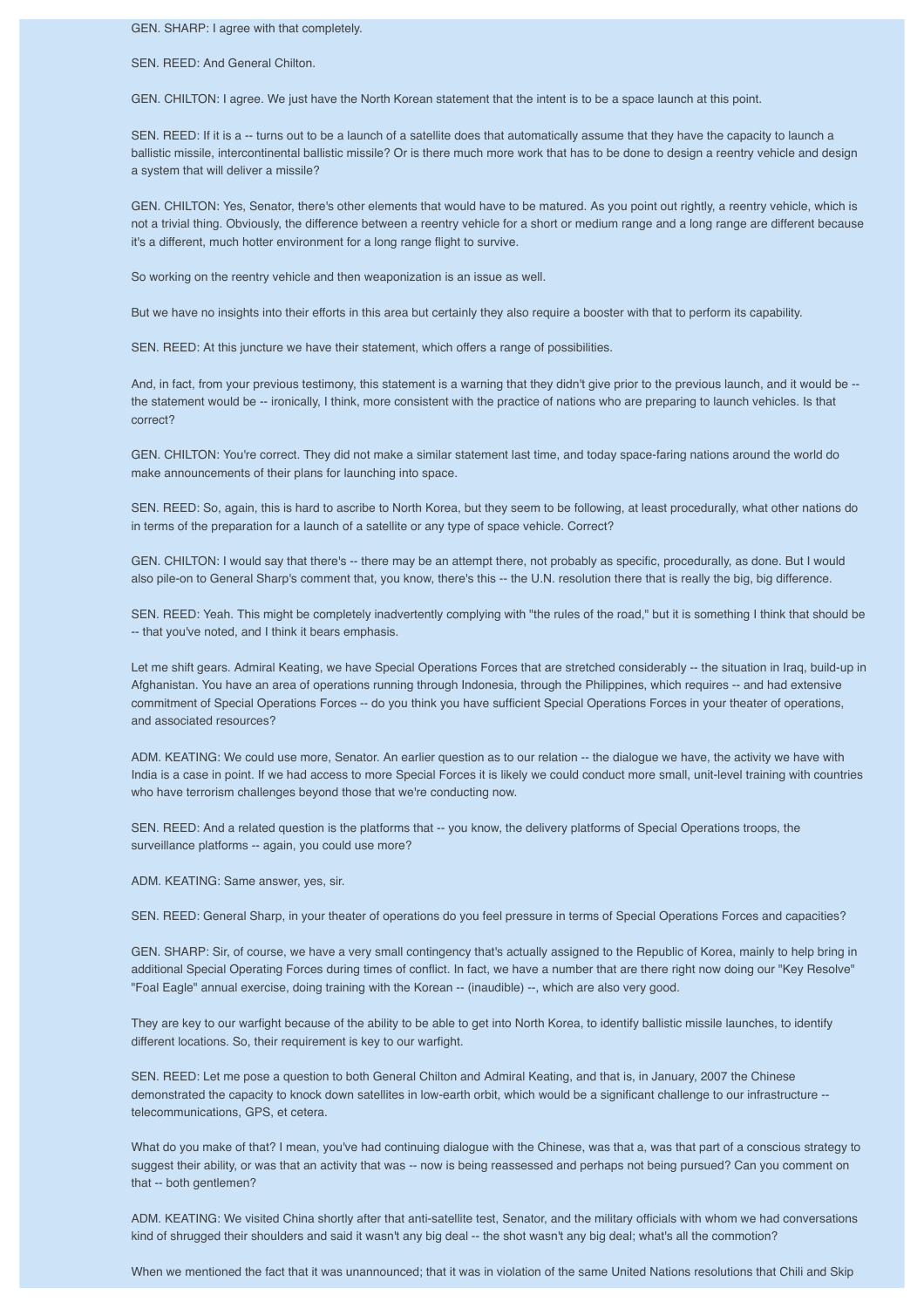have cited; that it introduced massive amounts of space debris, which remain a challenge for us, those Chinese military officials said, if -we didn't -- they indicated something less than full knowledge of the event, shall I say. So, we encouraged them to be more forthcoming. This is a recurring mantra in our discussions with them.

As to their continuing pursuit of that technology, I think Chili is much better -- capable than I of addressing that part of it.

SEN. REED: General?

GEN. CHILTON: Senator, clearly, in my view, that was an irresponsible move on the part of the Chinese. We're very concerned about debris in space. They added over 2,000 pieces of trackable debris -- we expect tens of thousands of other, that won't be up there for days, months and years, but decades, at an orbital altitude that impacts other nations' lower orbiting satellites.

A day does not go by at U.S. Strategic Command where I do not receive reports of potential conjunctions, or collisions, or close passes from debris from that test, with other satellites that are of interest to the United States of America and other countries.

And so contrast that to what the U.S. did a year later, where, with the great work and coordination with U.S. Pacific Command to intercept a errant NRO satellite for the sole purposes of protecting the populous of the earth. We did that responsibly, at an altitude, but that all of the debris -- all of the trackable debris from that intercept has reentered the earth's atmosphere and no longer poses a threat to orbiting assets.

Clearly, there's a difference between those two tests. Clearly, the Chinese were developing an anti-satellite capability, and I think irresponsibly so.

SEN. REED: Do you think that they have received that message that you've just made very clear to us?

GEN. CHILTON: I would anticipate that they have, sir. I've spoken of this -- we have all spoken of this on many occasions --

SEN. REED: Thank you.

GEN. CHILTON: Turn to Admiral Keating and --

SEN. REED: Do you have a final point? My time is expired, but is there a final point, sir?

ADM. KEATING: It's been a subject of discussion. They've no doubt received it, Senator. Whether or not it has sufficient impact or not, I can't say.

SEN. REED: Thank you very much.

Thank you, Chairman.

SEN. LEVIN: Thank you, Senator Reed.

Senator Thune.

SEN. JOHN THUNE (R-SD): Thank you, Mr. Chairman. And gentlemen, thank you to all of you for your outstanding service to our country, and to all those who -- to serve under your command.

Admiral Keating, during last week's hearing on current and future world-wide threats, Lieutenant General Maples, the director of the Defense Intelligence Agency, said, and I quote, "China, from an air defense standpoint, has developed a very modern, layered air defense capability and depth, and is seeking additional air defense capabilities that will project even out to a range of 400 kilometers. This significantly affects potential U.S. operations in that region."

In an article published in the Foreign Affairs journal in January of 2009, Secretary Gates wrote that "China's improved air defenses, coupled with investments in other asymmetric capabilities such as cyber warfare, anti-satellite warfare and anti-ship weaponry, all threaten our ability to project power in the Pacific and will require us to rely on long-range, over-the-horizon systems such as the "next generation" bomber.

My question, Admiral, is, do you agree with Secretary Gates and Lieutenant General Maples' assessment of China's anti-access capabilities?

ADM. KEATING: I do, sir.

SEN. THUNE: As the combatant commander that's responsible for the Pacific theater, how important is it to you that the Air Force field a new long-range bomber in the 2018 timeframe that's capable of penetrating these advanced defenses?

ADM. KEATING: Any capability that our country can provide for the men and women in uniform to -- should the necessity arise to engage in that sort of conflict, is a capability we would support, sir.

SEN. THUNE: And that would include the next generation bomber?

ADM. KEATING: That would be true, sir.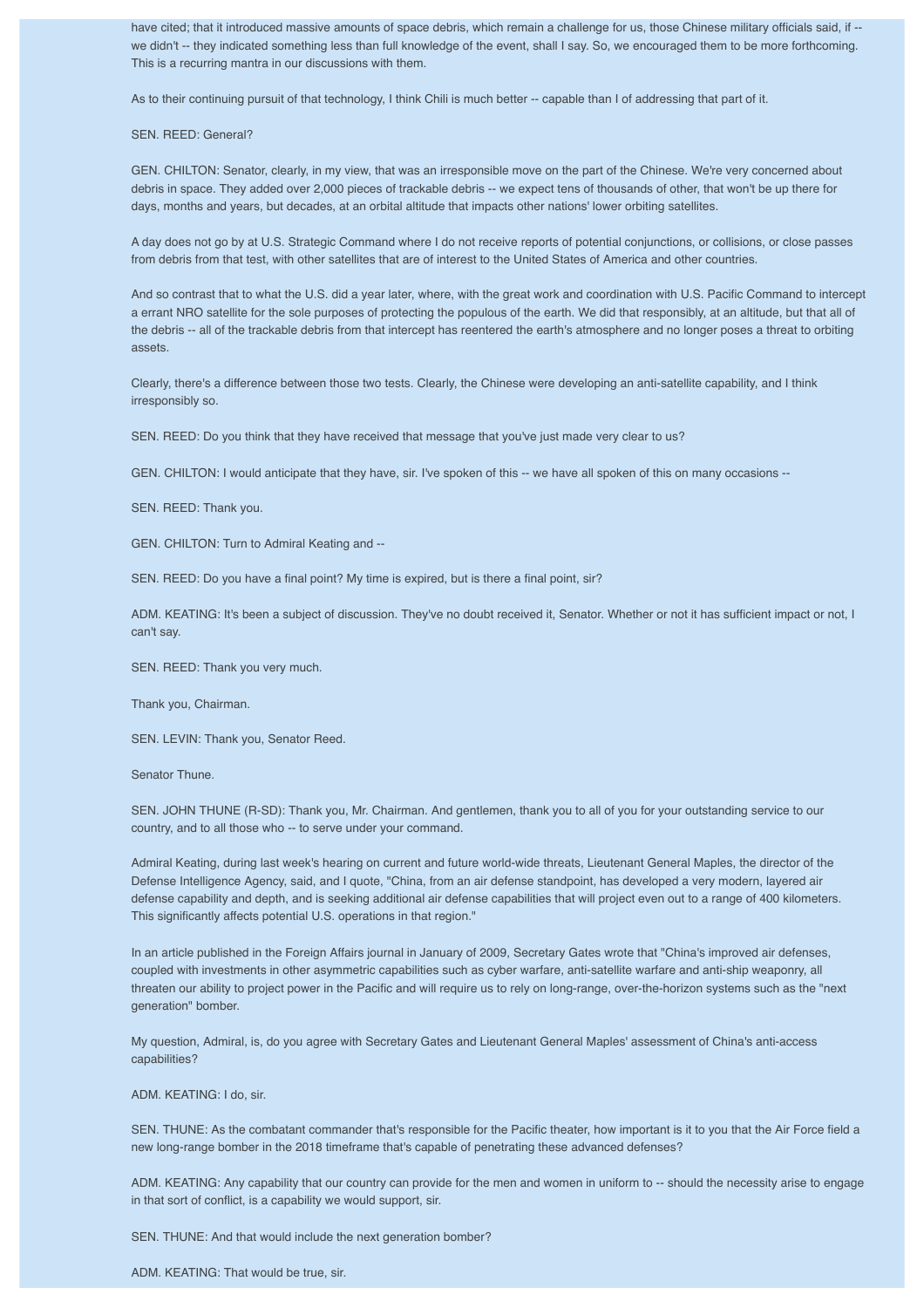SEN. THUNE: General Chilton, as the combatant commander that's responsible for long-range strike missions, how important is it to you that the Air Force field a long-range bomber in the 2018 timeframe?

GEN. CHILTON: Senator, thank you.

As an advocate for the regional combatant commanders, and the expressed need for the penetration capability for the conventional bomber capability, we would advocate in support of that -- development of that weapons system.

But, also, when I look at our nuclear deterrent -- our current nuclear deterrent posture, (when) we look to the future, part of the credibility of that air-breathing leg is the ability to get to the target and to deliver its weapons. And so, from a nuclear posture -- deterrent posture, we also support that that type of platform have a nuclear capability --

SEN. THUNE: And is that --

GEN. CHILTON: -- in line with current policy where we are today. Of course, this will be an issue that we'll look at in the next nuclear posture review as well.

SEN. THUNE: Right. And that was going to be my next question, is that from your responsibility of maintaining deterrence, the importance of making sure that that system has nuclear capabilities is a high priority.

GEN. CHILTON: In our current strategy and policy today it is an important, and one that we have advocated for in U.S. Strategic Command, and the Air Force has told us they will include as part of the requirement set for that weapons system.

SEN. THUNE: Okay.

I would just -- as sort of a follow-up to that make, I guess, the observation that the B-52s are old. The B1s don't have that nuclear capability anymore. The B-2s are becoming less survivable against modern defenses. And having stated the importance that you placed - - the priority that you place on developing that bomber, I guess my question is, is that something, as the DOD and the White House in their FY'10 Defense budget, as they go through that process, is that something that you are advocating for, that's on your priority list, in terms of the -- modernizing the Air Force and the weapons systems that it provides to your commands?

ADM. KEATING: Yes, sir. It is part of our integrated priority list for Pacific Command.

GEN. CHILTON: And although I can't discuss any deliberations --

SEN. THUNE: Right.

GEN. CHILTON: -- partly out of ignorance at some level, but certainly, as I've said, we have advocated for the nuclear requirement on the so-called "next generation" bomber as a requirement that should be part of that, and supported the need for a penetrating bomber capability under our current policy.

SEN. THUNE: Good. And I'm not -- and I'm not asking you to divulge your internal discussions, but simply saying, as the people who are responsible for the commands, you are in the best position to determine what those requirements that we are --

GEN. CHILTON: Absolutely, Senator --

SEN. THUNE: -- advocating --

GEN. CHILTON: -- and we have a seat at the table.

SEN. THUNE: Okay. Terrific. Thank you.

I -- the only questions I have, Mr. Chairman. Thank you very much, gentlemen.

SEN. LEVIN: Thank you Senator Thune.

Senator Akaka.

SEN. DANIEL AKAKA (D-HI): Thank you, thank you very much, Mr. Chairman. Let me express my welcome and my aloha to our esteemed panel of military leaders and also express my appreciation for all of the men and women of the military who serve under you and with you to secure our country. And also my personal and warmest mahalo to my close friend, Admiral Keating and his lovely lady Wanda Lee for being here today and coming all the way from Camp Smith in Hawaii. And let me thank our panel for the dedicated service that you've given to our country over the years.

And I want to commend Admiral Keating since we've learned that this is his last appearance here in Congress and thank him for his outstanding leadership for maintaining the high level of capacity among our military. And secondly for the good relationships that he brought internationally with other countries in your Asia Pacific jurisdiction. And thank you so much for that.

Admiral Keating, I'm afraid this morning that due to the important of PACOM and to my home state of Hawaii, all of my questions will be addressed to you. Admiral, only a few weeks ago and this was mentioned by Senator McCain, he asked about the United States and China incident that occurred off Hainan with the vessel U.S. ship Impeccable. And I've read some of the accounts that happened there.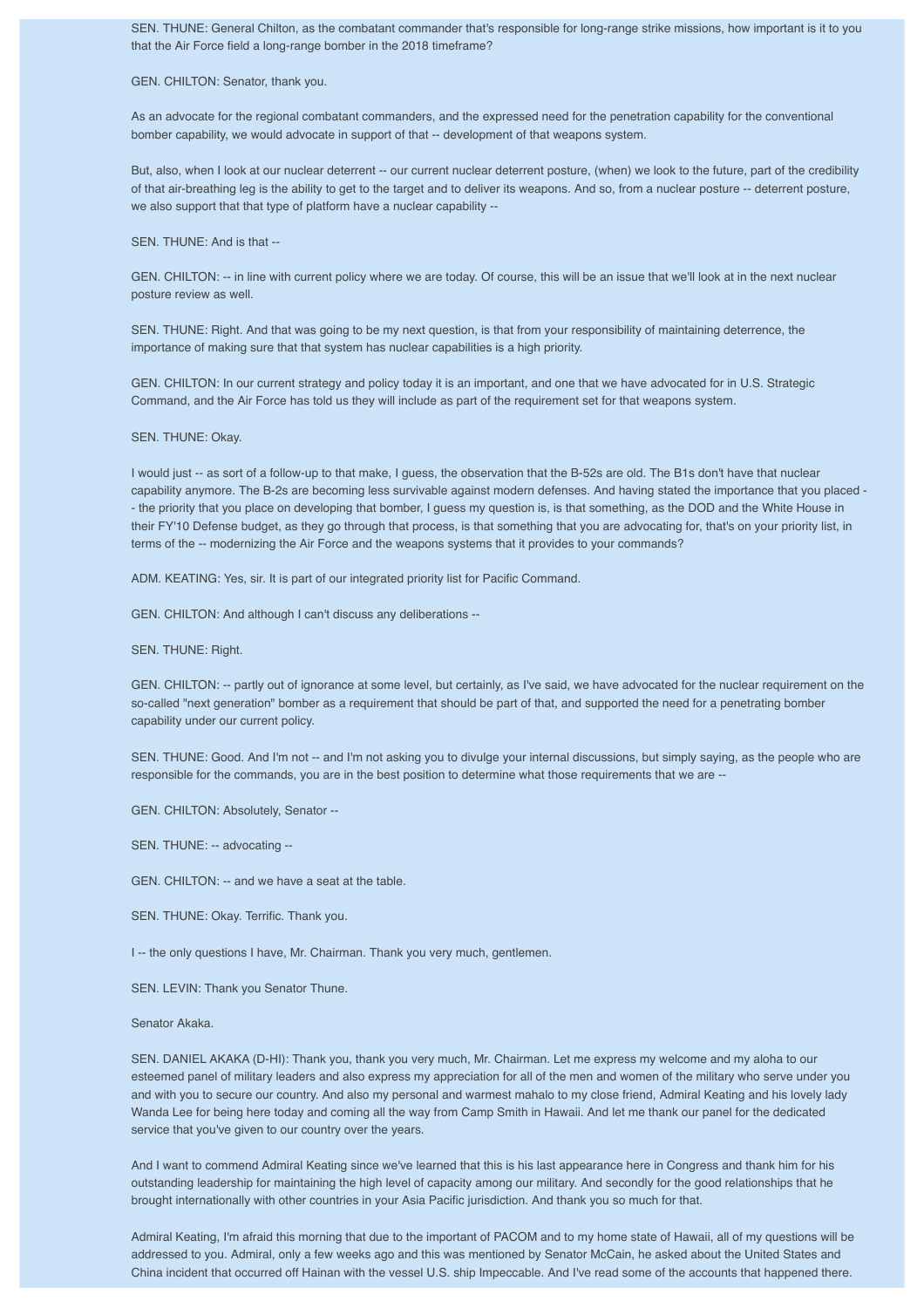My question to you and because of your relationships with China, what do you think this incident has shown to our country? Is it a sign of increased military aggressiveness from China?

ADM. KEATING: Senator, the short answer is I'm not sure. To elaborate a little bit upon that, at the same time the Chinese are behaving in such an irresponsible, I want to say illegal fashion in the South China Sea, as you know they have three ships conducing anti- piracy operations in the Gulf of Aden working in close concert with the commander of the task force there working for Gortney and General Dave Petraeus while in the Gulf of Aden they're doing things the right way, if you will. And our commander has gone to have lunch with their commander and vise versa. They exchanged bridge to bridge communications, they e-mail each other.

So at the same time they're playing by the rules in the same sandbox, they're clearly in violation of long standing, centuries old rules of the road and responsible maritime behavior. So it's conflicting to us and it is confusing. And this goes to the root cause we think, root issue of what are really their intentions? What is their strategic intent? Where does China expect to be 10, 20, 50 years from now and do we the United States have prominent role in their mil-to-mil calculations? I think the answer to that question is yes we do have a prominent role, but for us to realize productivity and benefit we have to engage in discussions and right now we are not able to do so because they have suspended mil-to-mil relations.

## SEN. AKAKA: Thank you, Admiral.

I'm very pleased that PACOM has developed an approach to its mission of protecting our nation and enhancing the stability of the Asian Pacific region through a strategy of partnership, presence and military readiness and I pointed, as I pointed out I think you've done a tremendous job in this area. And I feel that PACOM's emphasis on these three components will go a long way towards preserving the security of this region. Do you feel that the Pacific command has the military personnel, equipment, and facilities to effectively implement this approach?

ADM. KEATING: Yes, sir, we do. We report our readiness on a monthly basis and our classified level to the Secretary of Defense. In two years, our readiness has remained steady. There are of course assets, Senator Reed mentioned as an example special operations forces, we would like more of them and it's not just case of give us more, more, more. We think we can utilize a wide range of forces both in capabilities and services across a very broad spectrum throughout the Asia Pacific region. And the JOs and the command have a bumper sticker now that says virtual presence equals actual absence, nothing replaces boots on the ground, jets in the air, Marines coming ashore, whatever the service component you want to describe. And for us to continue to do so will require significant support from the Congress and we hope we can continue that.

SEN. AKAKA: You have mentioned that China is looking towards the future and so I'd like to ask you Admiral Keating about China's continuing their efforts to become a viable blue water navy.

For example, our recent -- (inaudible) -- report that China was considering adding an aircraft carrier to it's navy and cooperation and collaboration and partnerships will be vital if China continues to build this blue water navy's capability. What is your assessment of China's ability to extend its operation, region to the high seas in the near future?

ADM. KEATING: China's ability is growing in terms of power projection capacity and capability. It is not close to that that we enjoy in the United States at Pacific Command but it is growing, Senator, and is a cause for concern for us at United States Pacific Command.

SEN. AKAKA: Finally Admiral, you recently completed the U.S.'s signature exercise in Asia Pacific region, exercise Cobra Gold. This multinational exercise has long been on an important mechanism in our commitment to fostering multilateral relationships to enhanced stability in the region. What is your biggest take away from this year's exercise?

ADM. KEATING: This is about the 30th Cobra Gold exercise we've conducted, Senator, maybe 25 to 30 something like that. Each of them more complex, each of them more demanding, each of them more sophisticated, each of them literally field training exercises. Thailand affords us a great opportunity to train in a multilateral, multinational joint way, coalition way.

Interestingly, People's Republic of China liberation army forces observe this exercise at our invitation for three and a half days during this latest Cobra Gold. So you counter that, their desire to watch these exercises, and we hope eventually participate to a degree because an aspect of Cobra Gold included humanitarian assistance, disaster relief exercises and United Nations peace keeping operations. So Cobra Gold is as you say, it's a signature event for us, it gets tougher, harder each year in terms of the level of engagement and the quality of play by all those involved and it's a very important part of our theater cooperation plan.

SEN. AKAKA: Thank you very much for your responses. Thank you, Mr. Chairman.

SEN. LEVIN: Thank you very much, Senator Akaka.

Senator Ben Nelson.

The vote -- excuse me for interrupting, Senator Nelson.

SEN. : I'm just checking on the votes.

SEN. LEVIN: The first roll call has just begun, so we, some of us hopefully can vote -- excuse me -- vote now early in this roll call and then maybe at the end of the second roll call, there's no certain way of figuring who would go next but our staff will do the best to keep this order. And Senator Nelson.

SEN. BEN NELSON (D-NE): Thank you, Mr. Chairman. Thank you gentlemen. Thank you Admiral Keating, I know I'll look forward to a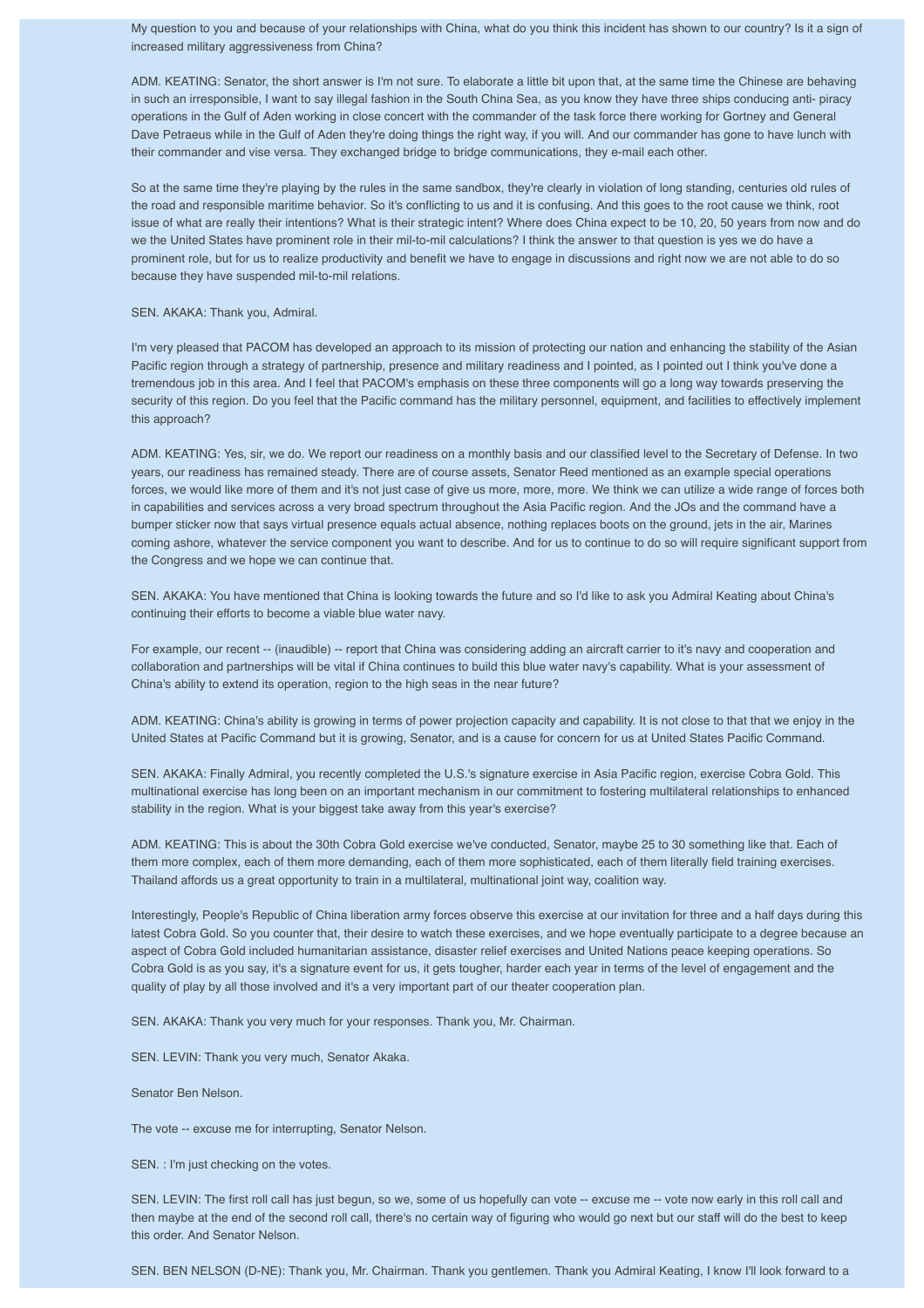very happy voyage into the sunset years and we appreciate your service. We thank General Chilton and General Sharp for your service as well.

General Chilton, you've testified before we know that within DoD and STRATCOM is the global war fighter for cyberspace, it's charged with operating and defending the global information grid, planning and acting when directed to maintain our freedom of action in this domain. Obviously cyberspace is a key front and is itself a war fighting domain upon which all others depend to one degree or another. So those who hack into the network vary from the unsophisticated to trained military hackers who can target industry, academia, government, and the air/land/maritime/space domain.

So we know that U.S. STRATCOM is protecting DOD but I guess the question is who's protecting the networks of dot gov sites such as our networks here in Congress? My question truly is is this a mission that STRATCOM could or should undertake?

GEN. CHILTON: Senator, the policy has been that that mission set beyond the defense of the military networks, defending the remainder of the critical networks of America is a mission set for the Department of Homeland Security, one that has not been given to the Department of Defense.

That said, we are asked to support the Department of Homeland Security and we have been sharing lessons learned with them, exchanging personnel between our command and control centers.

So we have learned a lot, I would say, in the Department of Defense, and particularly at U.S. Strategic Command, about what it takes to defend our DOD networks, and we're ensuring that we are sharing those lessons in support of the Department of Homeland Security today.

SEN. NELSON: Are you comfortable that in sharing the lessons learned that the Department of Homeland Security is achieving some level of excellence in its ability to protect the dotgov site?

GEN. CHILTON: Senator, this mission set was just given to the Department of Homeland Security last year, and then funding is just beginning to flow into this area, and so they are still standing up. And we have been working this problem in the Department of Defense since, I believe, the mission was first given to U.S. Space Command back in 1998 and '99 time period. And of course that mission transitioned to USSTRATCOM when U.S. Space Command merged with us, along with our space mission.

So we've had the advantage of working this problem for 11 years in the Department of Defense. So we not only just share -- we do more than just share information with the DHS team. We also share knowledge we have of threats that are coming in and how we're addressing those specifically.

SEN. NELSON: So it's more than the technology; it's you're also sharing information and intelligence, right?

GEN. CHILTON: That's right.

SEN. NELSON: Well, I think it was last week or the week before in the hearing on worldwide threats I asked Admiral Blair if we have the capabilities to determine if an intrusion into our cyberspace is a criminal act or an act of war. In other words, can we determine the perpetrator by the intrusion? I guess I'll ask you, General Chilton.

GEN. CHILTON: The question on whether -- how do we come to grips with activity in cyberspace an whether or not there are acts of war is one that is still open for debate and discussion and needs to be looked at. There are some easy things to say; that is, if some activity in cyberspace caused the death or destruction of American citizens or American resources, then I think that would be an easy one to say.

SEN. NELSON: Sure.

GEN. CHILTON: But there are other issues as well; for example, stealing of information, or espionage, which is classically handled in this country by the FBI. And then in the middle there's criminal activity -- so, espionage, criminal activity and then threat to life and property of the United States of America.

So how we think about that and lay that out for the future I think is an important discussion point.

SEN. NELSON: Well, we wouldn't necessarily be stumbling over ourselves in trying to determine that. I suspect we would be talking to the appropriate entities to try to straighten out and assign responsibility at this point in time and into the future as well.

GEN. CHILTON: Absolutely, Senator. Today we work very closely with the other agencies, to include the FBI and other intelligence agencies and other authorities because, as you can imagine, the cyber domain crosses multiple authorities here -- Title 10, Title 50, Title 18. And so it's key for us to -- and we have put in place in U.S. Strategic Command, a group that allows us to make sure we're integrating and coordinating across those various bodies and authorities to make sure we follow the appropriate instructions.

SEN. NELSON: In another field, we've been reducing our nuclear warheads around the world for some period of time as an indication of - - we do see a level of hostility potential and to try to develop deterrent factors -- or having them work as dissuasive efforts of others to not engage in nuclear development. Given the fact that we're faced with North Korea and Iran in moving toward their own nuclear capability, do you think that our efforts at reducing our own arsenal with the former Soviet Union reducing its arsenal, have we achieved any deterrence or dissuasive effect, in your opinion?

GEN. CHILTON: Senator, a couple facts here. One, both the Soviets -- the former Soviet Union, now Russia, and the United States have made dramatic reductions in our strategic stockpiles and inventories since the end of the Cold War. Two, there have been new actors on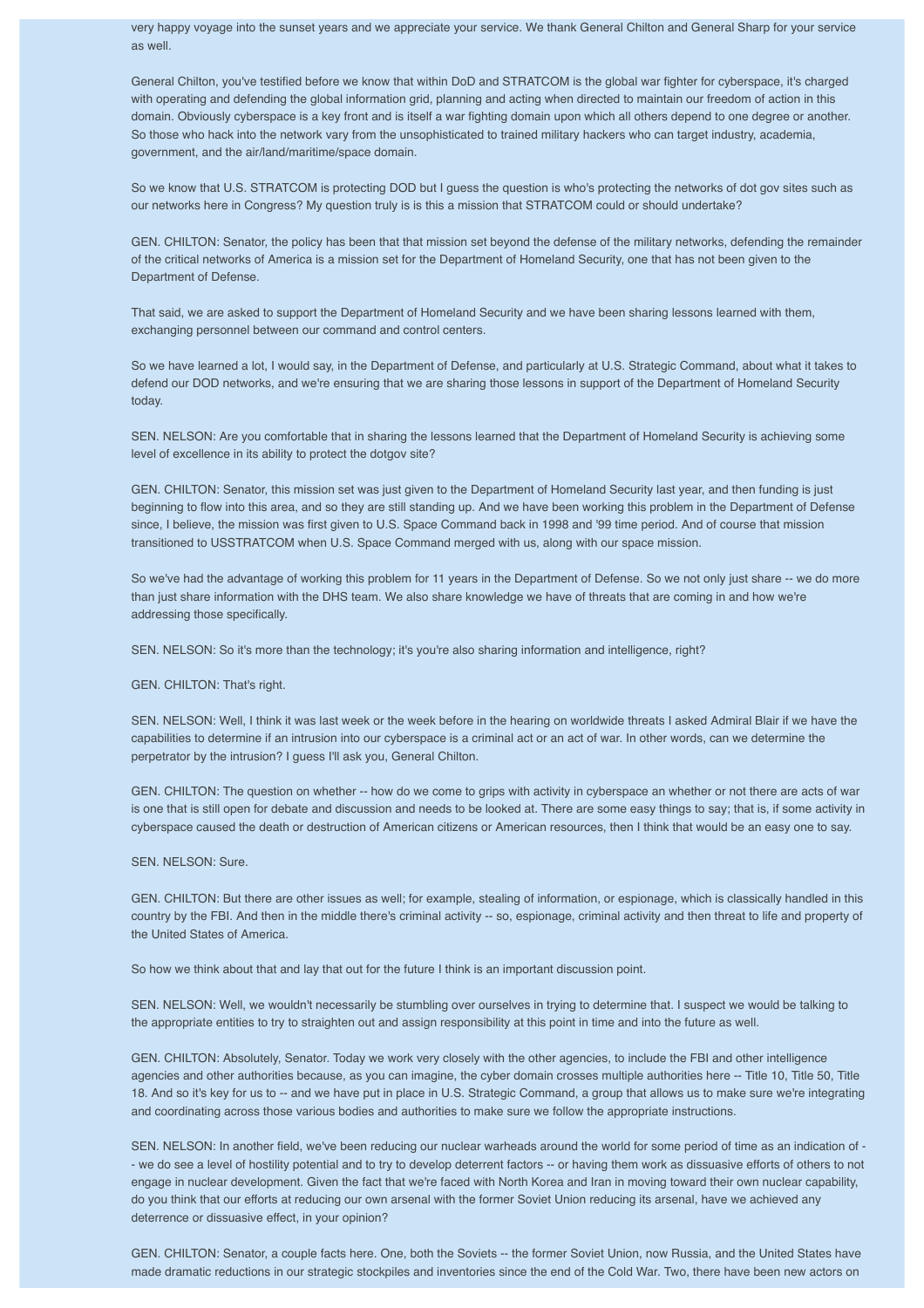the international scene that, in spite of that reduction, have launched or continued, more likely, nuclear weapons development programs. But also we can count many, many friends and allies who have not started nuclear weapons programs because of their confidence in the U.S. strategic deterrent, which they can still maintain today and should.

So there's linkages between friends and allies and confidence in our ability to support them and proliferation -- potential proliferation, but there's also a fair question to ask -- have our reductions influenced certain countries -- and the hard part is to prove the negative, that maybe there was another set of countries out there who have observed this reduction and have not started programs that they otherwise would have. I think this area bears further study.

SEN. NELSON: Thank you. Thank you, Mr. Chairman.

SEN. LEVIN: Have you voted, Senator Nelson?

SEN. NELSON: I have not.

SEN. LEVIN: Do you want to start, or should we just put us in recess?

SEN. NELSON: May I just ask a couple of questions?

SEN. LEVIN: Sure. After we're done, if there's no one else here would you put us in recess until someone returns?

SEN. NELSON: Okay. How much time do we have?

SEN. : Six plus five.

SEN. NELSON: Six plus five. Okay.

General Chilton, what do you feel is our highest missile defense priority? Should it be to provide our regional combatant commanders with an effective missile defense against the many existing short- and medium-range missiles?

GEN. CHILTON: Senator, we have to look at both support -- in my view, support to the regional combatant commanders but certainly defense of the United States of America. And so I think we need a balanced missile defense program that goes forward that addresses both those critical needs, both for our citizens at home and for our deployed forces abroad.

SEN. NELSON: Okay, let me ask Admiral Keating and General Sharp, since you all are commanders that are facing many of the shortand medium-range potential threats from North Korea, would you agree that you don't have sufficient missile defense capabilities to meet your operational needs to defend against those existing short- and medium- range missiles?

ADM. KEATING: Senator, we can provide for the defense of American citizens and American territory in the Pacific Command AOR with the assets that we have. We could obviously use more assets in that it is -- we are not at a one-to-one ratio. They have more potential offensive weapons than we have extant defensive weapons.

GEN. SHARP: Sir, North Korea has got over 800 missiles. We have currently on the Peninsula 64 Patriots from the U.S. and the Republic of Korea, just purchased 24 and we're starting to incorporate those into the defense also. Could we use more? Yes. And we are working hard to make sure that the ballistic missile defense of the Patriots are properly linked together, that we have the intelligence to properly cue, and that we have them positioned at the right places to be able to defend our most critical warfighting assets, but it does leave -- it does leave other areas uncovered and we could -- both we and the Republic of Korea could use more, and we're working hard at that.

SEN. NELSON: So, for the two of you, your highest missile defense priority is fielding effective capabilities to meet your operational needs?

GEN. SHARP: Yes, sir.

ADM. KEATING: Yes, sir.

SEN. NELSON: Okay.

General Chilton, hackers are trying to invade our military computers, and you recently had a statement which was very good -- "Every day" -- and I'm quoting you -- "Every day there are attempts to penetrate our network." And since I'm down to three minutes to go vote, let me say that we're working at a lot of different levels -- classified -- and I just came from a hearing with regard to non- classified computers, in the Commerce Committee to try to get our arms around this problem, which we have to.

This senator has had his office computer -- I have had my office computers invaded three times in the last month, and one of them we think is very serious. So we're going to have to continue this, and I underscore that for you. And if you will excuse me so that I can record my vote, the committee will stand in recess subject to the call of the chair. Thank you.

GEN. SHARP: Thank you, Senator.

(Recess.)

SENATOR MARK UDALL (D-CO): Thank you for responding. We have a series of votes on, as I think everybody knows, but the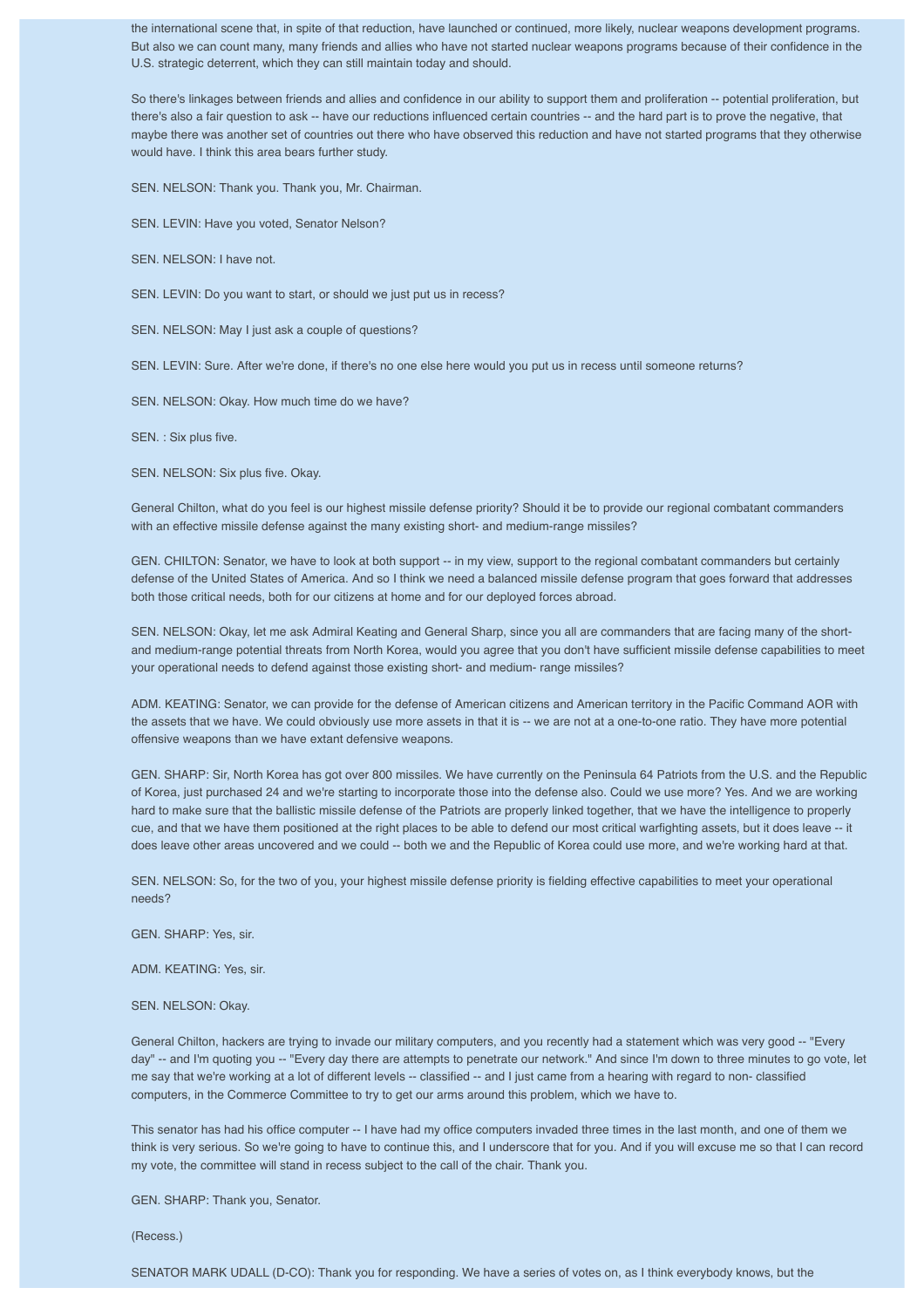committee is eager to take full advantage of your presence here, and thank you again, all three of you, for being here.

I thought I would -- General Chilton, with all due respect meant to your colleagues here -- turn to STRATCOM and ask you a couple of questions in that area, and great to see you here. I know both you and Admiral Keating have Colorado ties and Colorado roots, and you were a great leader at Space Command, as was Admiral Keating at Northern Command.

General, in your testimony you note the strengths gained from our space-based and cyber-enabled capabilities but you also warn that asymmetric advantages carry asymmetric challenges. We can't rule out the need for capabilities force-on-force conflict areas, but you also note in the near term it's unlikely that any state would chose such a course with the United States. I think we probably all agree that that's the reality. In your view, how do we best prepare for such an uncertain future at a time when our resources are so constrained? And you talked in particular about cyber activities, cyber attacks, so if you would respond, I would appreciate it.

GEN. CHILTON: Sure. Thank you, Senator. US Strategic Command is -- our department is Defense Cyber Command, and we take that mission of defending the DOD global information grid exceptionally seriously. What I believe we need to do in the cyber domain is to look at our culture, our conduct and capabilities -- the three C's I'd say. We have all grown up with computers on our desk and they have been looked at as a convenience. I think all of us in America have. First we ignored them and then we got used to them; now we're kind of chained to them. But we have to change the culture, and when we think about our military networks and computers, to clearly appreciate the fact that they are integral to the way we conduct military operations, and so they are no longer a convenience; they are a necessity.

The conduct piece, we need to make sure that we approach our systems from a commander's perspective. Every commander needs to be concerned not just about the readiness of their airplanes, the readiness of their ships, the readiness of their tanks, but the readiness also of their networks to support their operations. And in the capability area, there are technologies that we can field and field faster that will help us better understand what's going on on our networks, who's trying to get in them, what the configuration of the defenses of our networks are, et cetera, and I think it's important to invest in those -- in addition, I would say, in our people. We still, in my view, have not adequately resourced the people element of this to address the threats and requirements to operate.

In the other what I would say asymmetric advantage domain that we have, and that would be in space operations, again, space capabilities have become integral to not only our daily life as Americans but also to military operations, whether it be missile warming from space, communications that we rely on to control predators from the United States of America on the other side of the world, or to pass critical command and control information in support of nuclear forces, GPS, weather warning, we have come to take these things for granted, I would say, sometimes but they have become dependencies. And so as we look to the future we need to be thinking about these constellations as something that we could not ever afford to gap or have a degradation in capability, and we need to take better care, in my view as we look to the future, to ensure that we never put ourselves in a position where we're counting on every single launch of a satellite capability 100 percent to be successful because history tells us, we know, that that won't always happen.

#### Thank you, Senator.

SEN. UDALL: Admiral, did you want to make a comment or -- I think the general covered it quite well, and certainly covers all the service branches and the concerns that have been expressed. I'd like you to talk a little bit about the space situational awareness concept and this collision we experienced recently, and if you might just explain how this has happened, briefly, and what can we do to take some steps to ensure that we reduce, if possible, to zero the probability that this happens in the future.

ADM. KEATING: Happy to, Senator. We took a real close look a this most recent collision between a U.S.-owned and operated communications satellite and a non-functioning Russian satellite, and our conclusion is, looking at it, that there really wasn't much -- there was nothing, in fact, that could have been done, given the way that satellite operator operated their satellite, given the way we surveil space today and do our work today that could have prevented that collision.

But, as we look to the future, there are things that we can do to improve space situational awareness in three areas: one, increase the amount of surveillance capabilities that we have. So we surveil space with radars and telescopes today. We need to have a more robust sustainment but also spread out that capability. And there is an opportunity here, I believe, to partner with other nations to increase this. Believe it or not, geography matters in this case. As you surveil the heavens, most of our censors are in the Northern Hemisphere, placed there because we were most interested in the Soviet Union of old. But we do need to increase the amount of energy we put up, if you will, to collect and refresh our databases more frequently on what's up there and its position.

Secondly, as you bring that data in -- and, oh, by the way, there's opportunities to cooperate with other satellite operators that can give us the information we need rather than us having to look for it -- once we bring that in we have the opportunity to improve our computer capabilities and our display capabilities at our Joint Space Operations Center to improve the fusion of that information, which today we're still kind of trying to do in the commander's head out there by looking at PowerPoint charts.

And then improving the calculation capability to calculate and anticipate potential collisions in the future is another area that we could improve. Today we only do collision analysis on the top priorities for the United States of America, which are manned space flight vehicles, space shuttle, space station, and then our most valuable national security satellites. So we're not doing collision calculations for the 19,000-plus pieces of debris and the 1,300-some- odd active satellites up there today. We don't have the capacity. We can get better at that, I believe, in the future.

SEN. UDALL: Thank you for that analysis. It's tempting for me, sitting here as the acting chair, to continue to ask questions and prevent my colleague from Alaska from having the floor, but I did want to yield to him with one comment for the record. You and I have talked about continuing our work for a comprehensive space treaty, and there are some in place, but there are certainly some analogues, and the way we treat the Antarctic is one that's been mentioned. It's not one-to-one, obviously. There are differences between space and how we treat, as a world, the Antarctic, but there is still more work to be done there and I look forward to working with you and through the committee to find a way to use space as we all want to, for peaceful purposes, for economic development, for all the marvelous advances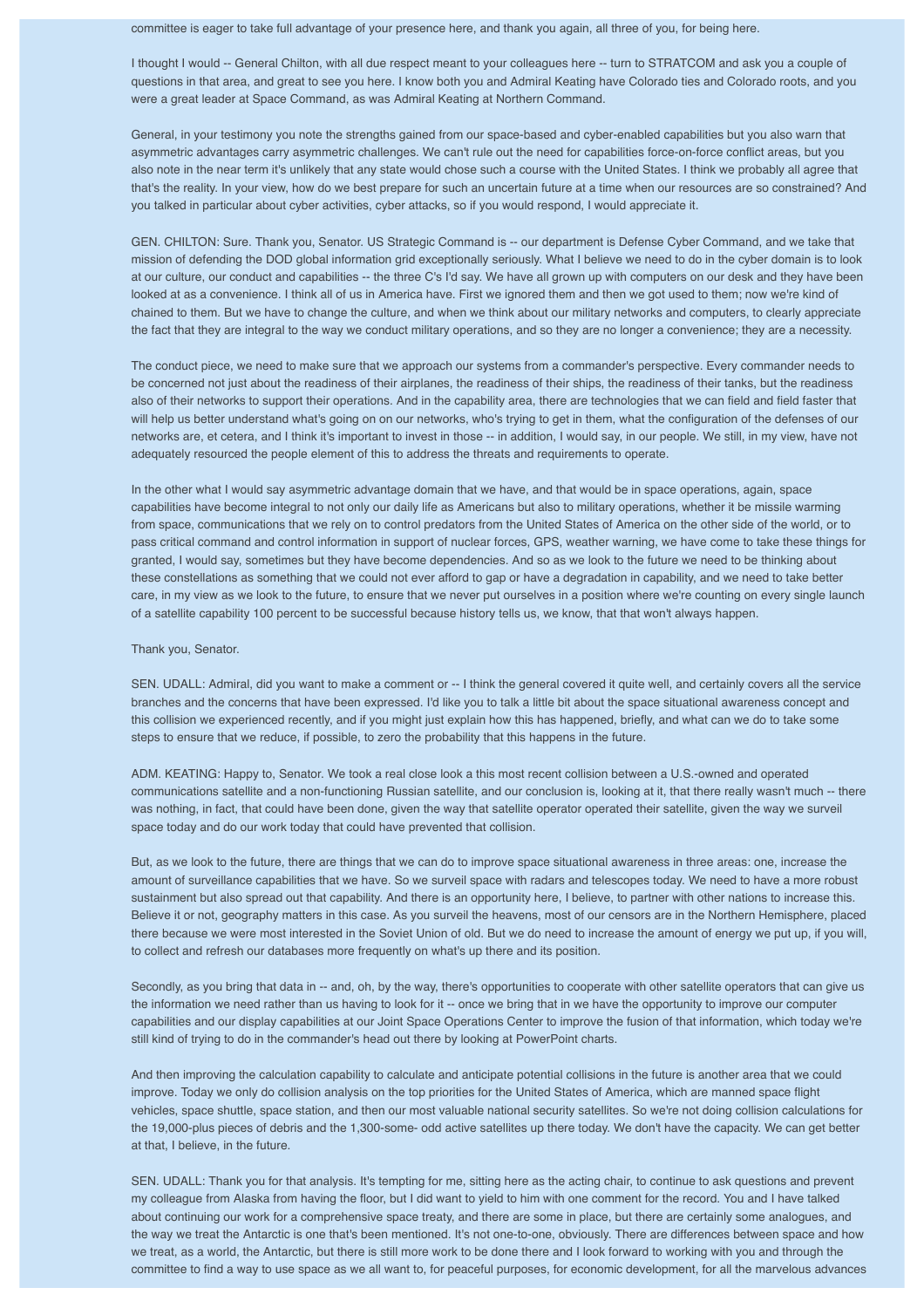## that it's presented us with.

So thanks again to the panel, and it's an honor to yield to the Senator from Alaska, Mr. Begich.

SEN. MARK BEGICH (D-AK): Thank you very much, and thank you all for being here. And, you know, when you're toward the end, most of the questions have been asked that I'm interested in especially because there are so many senators interested in Alaska and the missile defense, so I was very pleased about that. I hope that continues as we get to the budge process.

But let me follow up very quickly on what Senator Udall mentioned on cybersecurity. And I don't know who could answer this question. Within all the military -- and I might have missed this because I came in toward the end of his commentary on this -- is there a coordinating body that works together within the military operations on cybersecurity -- not by just agent, by Army or Air Force, but a coordinating body that actually looks at how to improve the technology and what you can do together?

GEN. CHILTON: Well, in our command -- in the combatant command of USSTRATCOM, I have to component commanders that work together very closely, who are operating and defending the network every day, and that requires sending out orders, sending out updates to anti-viruses, checking on the status and configuration of the network, supporting degradations in the network. It also includes a great and robust relationship with the National Security Agency, which provides us tremendous intelligence support in this area.

And when we think about, as directed -- if we are directed to do offensive operations in cyberspace, we need to have close ties with all of the potentially affected parties within our government, and we have established a coordinating body to do that, whether it's with the FBI --

## SEN. BEGICH: (Inaudible.)

GEN. CHILTON: Exactly right, Senator. And so we recognize the complexities in this area and have put pieces in place to address them. Again I'd say our biggest challenge is properly manning those command and control elements, those centers for the future.

SEN. BEGICH: Let me, if I can -- and, again, any one of you three can answer this or all of you, but again I appreciate your commentary and your discussion on the missile defense system, especially because in Alaska -- not to be too parochial, but we think it's important where it is, strategically and otherwise, and I think you've laid out many reasons because of the issues with North Korea. Can you -- and if this puts you on the spot, just let me know, but on a 1-to-10 scale, if each one of you can kind of give me a sense of how you see North Korea in the overall global picture of threats, and especially to our country but around the world. I know that's -- and if you don't feel like you want to put a number on it, because I'm sure people here at this table of the press will probably pin you to it, so I won't hold you to it. I just want to get kind of a feel of how you see -- because, you know, from Alaska we're very concerned with the missile activity, or their launching activity I'll just say -- their launching activity, and it does concern me.

it concerns our community and their capabilities of what they will do or what they say they will do or what will really happen. Admiral?

ADM. KEATING: Senator, from the theater perspective, as we talk with countries throughout our region, the 37 in addition to North Korea, I would think it would be fair to characterize North Korea as the largest day-to-day concern in the eyes of most of the countries in our region and it is not just because of potential Taepodong activity. And Skip is the best qualified amongst us so I'll stop in just a second.

Their leadership is perhaps characterized as erratic. The succession, which Skip discussed earlier, is not clear. What happens next is not clear. Their day-to-day activities are unpredictable and can be very confrontational. They close certain international airspace routes. They close their own border to their own economic disadvantage. So, writ large, North Korea is probably one of if not the most unsettling - their policies are the most unsettling of any in the region.

#### SEN. BEGICH: Very good. Do most people agree?

GEN. SHARP: Yes sir. And I'll just add it's a regime that in order to survive depends almost solely on provocations and their ability to get what limited amount they can by selling technology, missile technology, and proliferation and have publicly stated that they have a -- we know that they've done a nuclear test and they're working hard to be able to show the world that they have the power to be able to deliver that anywhere in the world. So it is definitely, I believe, a regime that we have to watch very closely and we have to be prepared for.

## SEN. BEGICH: Thank you.

GEN. CHILTON: And, Senator, just from the global perspective at STRATCOM, I look at their activities that give me greatest concern - nuclear development of a nuclear weapon and long range missile capabilities that can hold the Continental United States at risk and their proliferation activity with regards to their missile technology; and it gives me concern with where they might go with proliferation of their nuclear technology that they've developed, given the characterization that the other commanders here have given of the motivations of this country in the past. So I look at their behavior and it does give us pause.

SEN. BEGICH: Very good. Thank you. I have maybe one or two more questions -- and, again, if these have been asked I apologize. But how do you see with North Korea and China the international impact of the economy around the globe and how that's impacting their ability or are they accelerating their capacity to move to improve or add to their military capacity? In other words, is the economic conditions of the world having an impact on them in a positive or a negative way or are they taking some efforts because of the situation to take advantage of what's going on? I just want a little discussion on that? Admiral?

ADM. KEATING: To the best of our ability to determine, Senator, there has been no short term demonstration of a reduced capability, capacity or intention on the part of the People's Republic of China in terms of military development. It's -- counter that with the observation that containers are stacking up in Shanghai. So their export market is reduced; there have been numerous, hundreds and hundreds of factory closings in the past couple of months.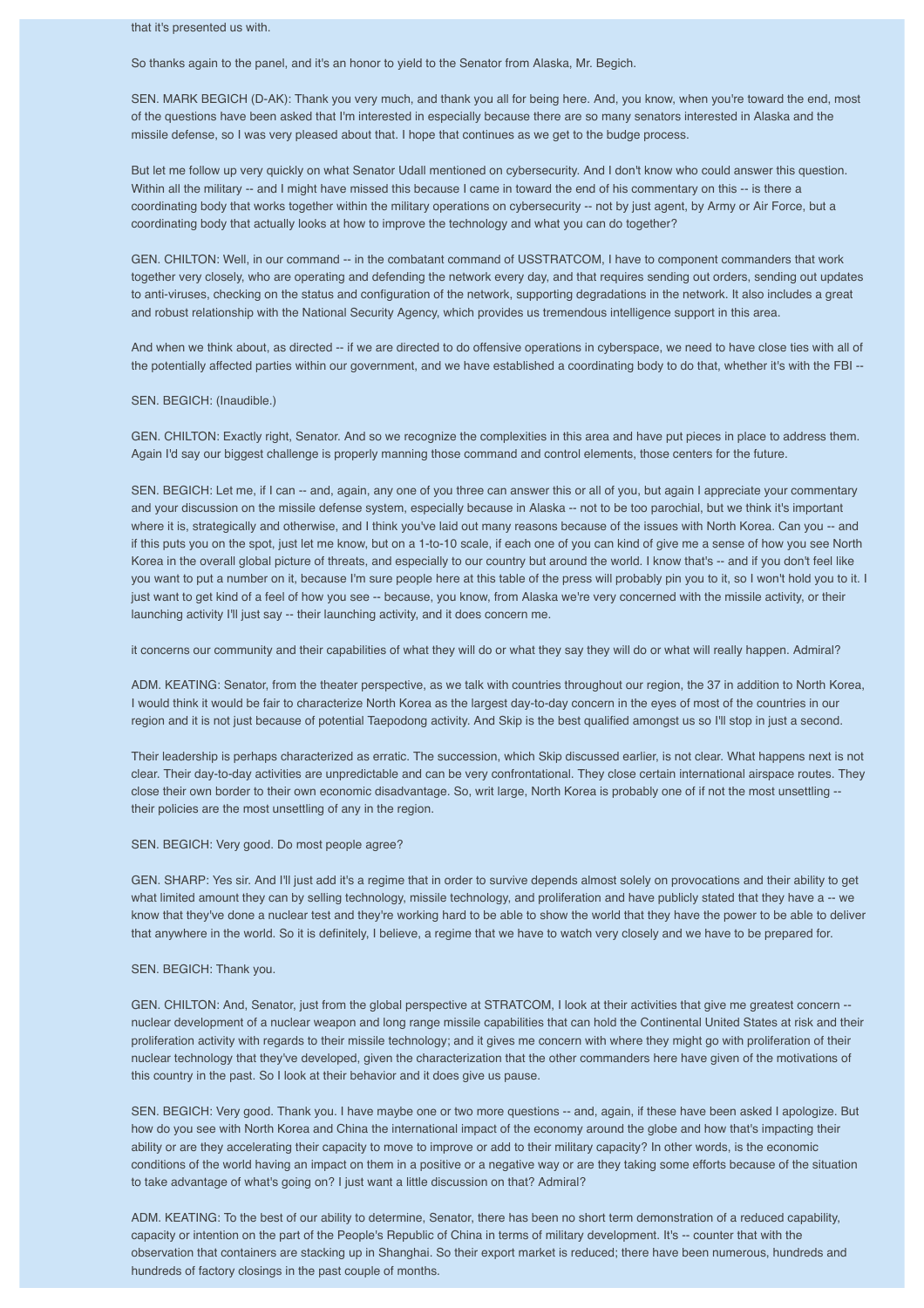Their economic growth, while a number that might be the envy of other countries -- 6 (percent) to 8 percent if that's an accurate forecast -- it's down by about 50 percent from what China had been advertising -- 12 (percent) to 15 percent growth hoped for in '09. So all of that combines to lead us to be a little skeptical of their professed percentage of gross domestic product applied to defense.

In People's Republic of China, those are suspect numbers to begin with. The Chinese tell us we, in China, are beginning to understand that the cost attendant to an all-volunteer army; they don't have that yet but they are realizing, because of the efforts of folks like Chief Master Sergeant Jim Roy, how important a senior noncommissioned officer corps is; how expensive quality of life improvements are for their forces. And they say most of their percentage -- a large percentage of their budget is going towards those human factors elements and less toward hardware and technical capabilities.

We don't necessarily subscribe to that theory -- a long answer to a short question. We don't see any short term impact because of economic downturn. We're watching it very carefully.

## SEN. BEGICH: And in North Korea?

GEN. SHARP: The same. North Korea, because of their very few amount of exports, the amount of money that comes in has for years - and Kim Jong-il just recently said again in his, if you will, state of the union address several months ago -- that it's a military first policy and that he will do everything to make sure that his military is as strong as possible and had even went as far as asking the common people to understand the shortages that they will have to endure in order to be able to maintain and continue to improve a strong military.

SEN. BEGICH: Thank you very much. My time has expired and I do have to go, so I'm turning it back to the chairman. And even though I would love to hold this away from him, but I will turn it back to Chairman Udall. Thank you.

SEN. UDALL: Thank you. I think Senator Begich and I are thrilled to be able to have a chance to have a conversation with all three of you. And I know the second vote was voiced and we're now in the process of debating the third vote. So I'd like to take advantage of your presence and also alert you all if there's something you didn't have a chance to mention in your earlier testimony that you would like to touch on -- I'm happy to make sure that we hear.

But Admiral, I thought I'd turn just to an interesting question -- I know you're well aware of this. But when you look at the interface between CENTCOM and PACOM, you have oversight of India, General Petraeus has oversight of Pakistan. So much of what we see in Pakistan we believe is the Northwest territories and that interface with Afghanistan. But when you drill down to what's happening in Pakistan, historically and politically, often it's about their relationship with India. Would you talk to whatever extent you're comfortable about that relationship and how you interact with General Petraeus and his important responsibilities?

ADM. KEATING: Yes sir, thank you, it's a great question, it's an important question and it's topical. There are those who think a reexamination of the unified command plan, which, as you described, affords CENTCOM authority and oversight of Pakistan and affords Pacific Command oversight in the ultimate relations with India.

We at Pacific Command think the unified command plan is well- written, it is sound, and we don't think that there is sufficient reason to change the border between CENTCOM AND Pacific Command with respect to the India-Pakistan border itself; the reasons are several. I had the privilege of going to India in the mid-1980s as a member of the Pacific Command staff and I have been there once and am going in a couple of weeks. As I mentioned earlier, we have frequent dialogue at many levels of mil-to-mil and diplomatic agencies throughout India.

The dialogue today is much healthier; it is more robust; it is more vigorous; it is more comprehensive; it is more forthcoming than that I observed in the mid-Eighties. In addition, India is a significant strategic partner for us, the United States writ large and us in pacific Command in particular. Their demographics are significant; their economic engine continues to churn; they are the world's largest democracy, of course, and their national elections are coming up.

All of this combines for me to recommend to you that the Unified Command plan as written is sound and that I assure you that mil-to-mil relations between Pacific Command and India are solid and actually are bearing direct productive fruit.

SEN. UDALL: Thank you for that insight and, of course, India is already a strong economic powerhouse -- as you point out, the world's largest democracy. I see nothing but a bright future for our relationship with the kind of leadership and the kind of connections we have. I too have spent time in India -- they're wonderful people, a fascinating culture, long history; a much older nation than The United States of America. They have the potential to teach us.

General Sharp, they're trying to hook me but I thought I'd give you a chance to talk a little bit about the point you made that one of the challenges you face is insufficient training, range capacity and capability when it comes to our air forces in Korea. You have some ideas, I'm sure, about how those challenges could be mitigated. Could you take a minute or two and share those with the committee?

GEN. SHARP: Yes sir. And I also have a connection with Colorado in that my son will graduate, get his master's degree, from The University of Colorado in climatology on May 8th and I look forward to visiting back to your state on that day.

SEN. UDALL: Outstanding. Forgive me for not mentioning your connection as well.

GEN. SHARP: You've got a better intel officer so that -- (laughs).

SEN. UDALL: Maybe one of my fellows could be out of your intel office --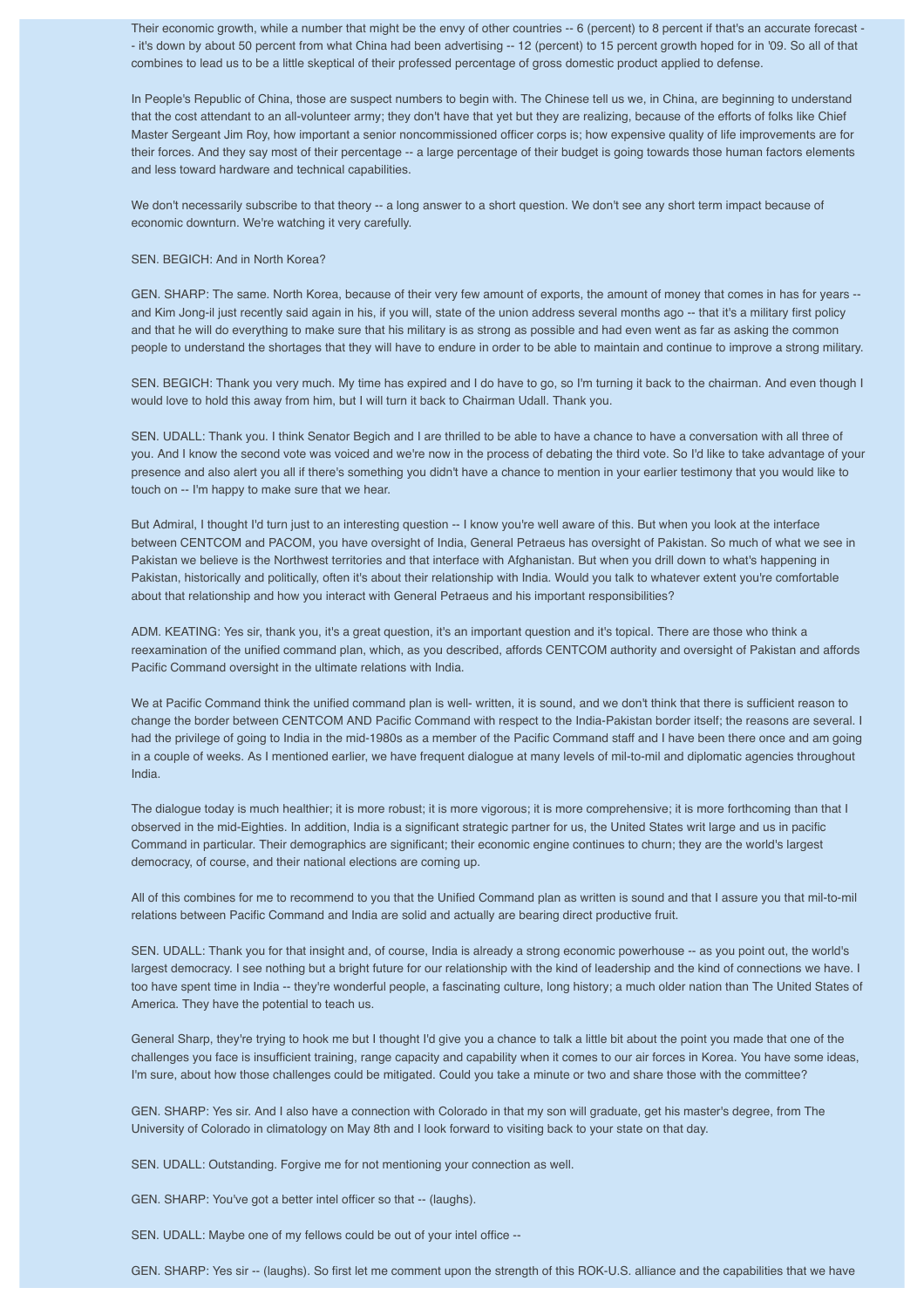and what we need in the future. First, I was stationed in Korea in 1996 to 1998 as a colonel one-star. The Korean military at that time were good but the professionalism and the capability that has improved over those 10 to 11 years is absolutely phenomenal. They track and abide by and believe in our training -- the way we train our soldiers, sailors, airmen, and Marines.

They completely work through the AAR systems -- after action review systems -- and they really have got a strong capability right now, especially on their ground forces, in order to be able to do what we're doing or be prepared for any sort of contingency. I am absolutely confident when they take command of the war fight and take control of that on April 17, 2012 they will be ready for that.

We are going through many different exercises and training in establishing planned processes and organizations to make sure that we are ready for them to do that.

After OPCON transfer, the U.S. will be just as necessary, but will be in a supporting to supported role, rather than the opposite. The 28,500 troopers that we have there now from all services I believe to be about the right number for the future well past OPCON transfer to stay in this very, very important part of the world in a country that has wanted us there for over 50 years and key to the security and stability and in Northeast Asia.

We are working very closely with the Republic of Korea military in order to make sure that we do have all of the training ranges that we need in order to be able to properly train our servicemembers. And the most difficult one is the one that you mentioned. It is ranges for the new modern systems of our air forces to be able to have significant size and safety in order to be able to drop the ordinates given the precision and the safety requirements that we have. They're committed to it. We're committed to working this very closely together to be able to do it.

And the last thing I'll say is the agreement by our Department of Defense in the direction to move the three-year accompanied tours also will greatly increase the capabilities we have in Korea.

SEN. UDALL: Is that --

ADM. KEATING: Three years instead of one year at a time just gives me great capability -- it reduces stress, (lack ?) of an unaccompanied tour anywhere in the world if you don't have to and then it really does show our commitment -- not just to Korea, but all of Northeast Asia, which I think goes straight back to the security and stability for this important part of the world.

SEN. UDALL: Your point's important, but Wanda Lee's really nodding behind you like that would really make a big difference.

So I thank you for your indulgence. And on behalf of the ranking member, the chairman, thank you all.

The committee's going to stand in recess until further notice. And thank you very much. (Sounds gavel.)

(Recess.)

SEN. LEVIN: Well, you folks have been around here long enough to know how the Senate works. I want to apologize. It just goes with the territory.

We'll be back in order and Senator Webb is recognized.

SEN. JIM WEBB (D-VA): Thank you, Mr. Chairman.

And if any of you gentlemen can figure out how the Senate works and let me know, I would appreciate it. It's the one body of government where they say you can keep things from getting done, rather than doing things. We tend to be pretty good at that.

Gentlemen, I'd apologize also for the delay here. We got a couple of hearings going -- we had a hearing on Russia in the Foreign Relations Committee this morning and also these other delays.

I can say, first of all, I appreciate the visits that a number of you have made personally to my office to talk with me and with my staff and I hope we can continue to do that.

General Chilton, as you may know, my father served in Strategic Air Command. We had a discussion about that -- very proud of his service. He was not only a bomber pilot, but was a pioneer in the missile program. He put the first Atlas missile in for the United States Air Force. And as I think I told you, I used to play baseball right across the street from where you live right now. So I have great memories of the Air Force and also Offutt.

And Admiral, I'd like to wish you and your wife the very best into the future. And thank you for your long years of service. And actually, as some of this testimony was going back and forth, I was thinking about how long I've been doing this as well. I think I was in my last year at the Naval Academy -- your plebe year. We were talking about the move to Guam.

I actually wrote about -- proposing this 37 years ago -- it's kind of scary to say that -- I wrote the first book that I wrote on our strategic positioning in the Pacific and how it would affect the Guam-Mariana Islands access. I went out, I spent time as a consultant to the governor of Guam, walked and drilled every square inch of that territory in Guam, Tinian and Saipan.

I'd like to reiterate my offer to your staff or your successor if they want to come by and bounce any of these thoughts off of me, I'm happy to respond. I don't think Guam and Tinian have changed that much over the years. I've had a number of conversations with the Marine Corps in terms of what they are attempting to do.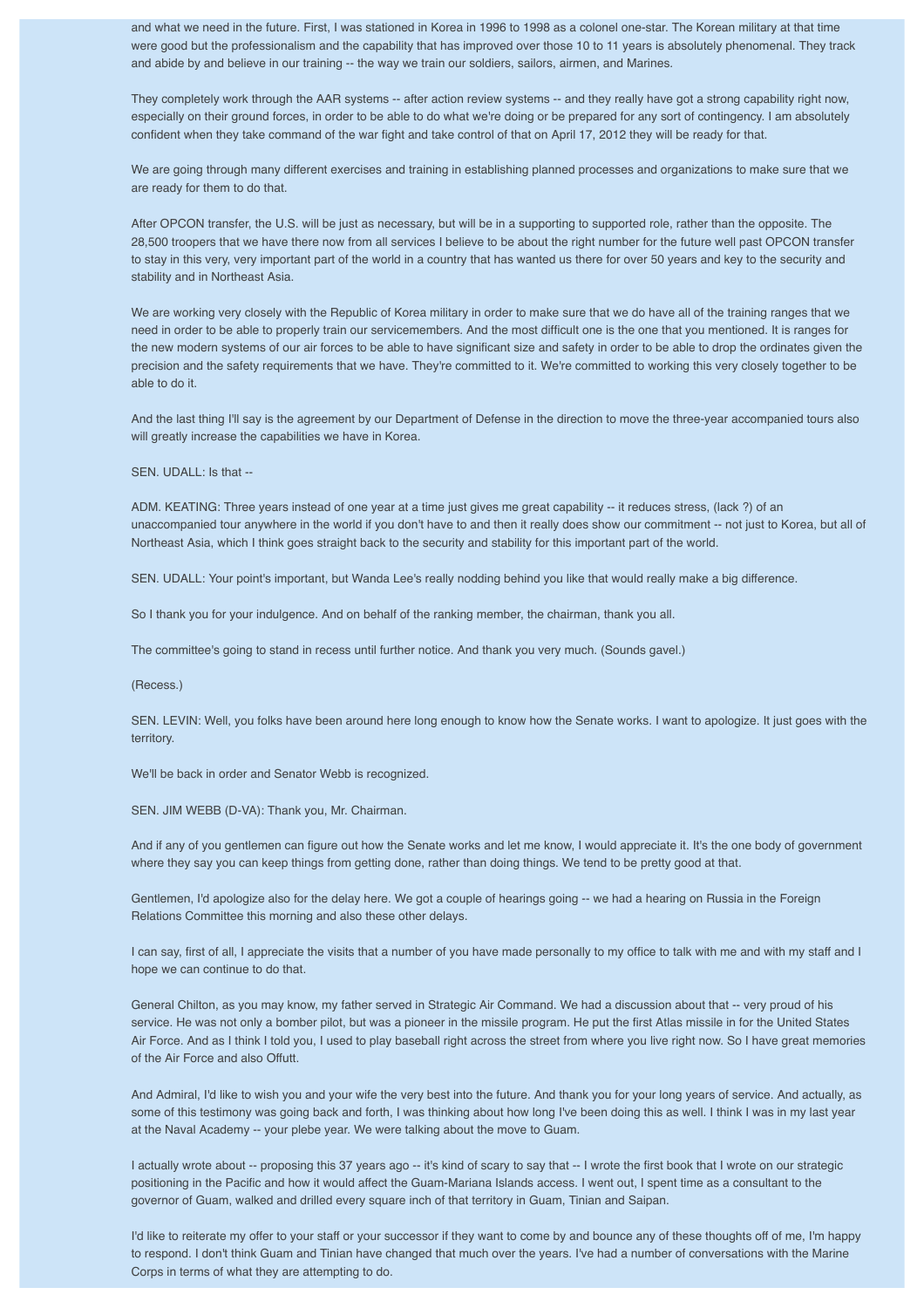And Mr. Chairman, I would like to say something. I had a long conversation with Admiral Keating in my office the other day with respect to China. I'm not going to go into it in the same kind of detail during my time today, but I would like to say that I have concerns I think that are greater than any of those that have been expressed -- at least in the parts of the hearing that I've been involved in today.

One of the things that Admiral Keating and I were discussing was: What is this going to look like 10 years from now? And it actually came back to me that I wrote fairly extensively on this 10 years ago. I wrote a piece 10 years ago last month in The New York Times about China's change in military policy from defense to power projection. I wrote a piece in the Wall Street Journal right after the (E-3 ?) incident in April of '01 expressing my concern about how vulnerable we'd become strategically to the Chinese -- not only in a military sense, but in an overall national and strategic sense in the way that we overinvested in their economy to our potential detriment.

I just think we tend, when we have these hearings -- when we talk about these snapshots -- to confuse the ramifications of tactical confrontations with what we might be taking away with respect to China's larger strategic goals. And I think we must keep those on the table. I think that these tactical confrontations -- it's rather interesting thinking about the P-3 incident eight years ago, because it was very similar in terms of responding on a tactical level to what had gone on to the incidents that occurred earlier this month.

The tactical confrontations are largely data points. That if we think about them, can they illuminate the larger changes that are taking place in this region? And they're not simply military issues, which makes them difficult to discuss in a military context or even in this committee. They are very largely, with respect to the waters off of East Asia, sovereignty issues. And they have taken place in concert with our unprecedented vulnerability in terms of our own economic situation and our trade policies and these sorts of things. And they aren't limited to us.

You could do the data points on the Spratly Islands from 1996 when I was out there in 1996 when I was out there as a journalist -- '96 and '97 -- compared to today in terms of China's presence and its military capabilities. We've seen incidents in the Senkaku Islands, which are claimed by Taiwan, Japan and China.

I was in Vietnam in December and they were very concerned about -- as I mentioned to you, Admiral, during our meeting -- with the pressures that the Chinese government had been putting on American companies doing business in Vietnam.

So this isn't something that can clearly be addressed in the context of an incident, but I think it's very important for the record, Mr. Chairman, that we attempt to examine these issues in a larger strategic framework before going to make judgments about what relations really look like between our two countries.

The piece that I wrote in The Wall Street Journal I started with a quote from Sun Tzu. And he said, "Draw them in with the prospect of gain; take them by confusion; use anger to throw them into disarray." And you know, if you compare the tactical with the strategic, that's probably a fairly good summation of the way that these incidents have accumulated.

So I don't really even have a question about that. I wanted to say it for the record.

And I wanted to extend my appreciate to you, Admiral Keating, for all the service you've given to our country; and to all of you for what you've been doing to try to maintain the balance in that region as we sort this out, hopefully, on a national perspective.

Thank you, Mr. Chairman.

SEN. LEVIN: Thank you, Senator Webb.

General Sharp let me go back to the issue of the six party talks with North Korea and who hasn't done what and who has done what according to the Phase Two agreement. My understanding is there was a commitment in exchange for dismantlement that there would be a delivery of some fuel oil, about apparently a million tons of fuel oil to the North Koreans. And I guess the right word is disablement instead of dismantlement, phase two was disablement. My understanding is that we and the South Korea and Russia have completed our 200,000 tons. The Republic of Korea -- I'm sorry, we, China and Russia have completed the 200,000 tons, the Republic of Korea has gotten most of it, like 145,000 tons. But the missing piece of the million is that Japan has not provided any energy aid because of the question of the abduction. Is that a fair summary of where we are?

GEN. SHARP: Yes, sir. Very close. I've got -- 146 is what the Republic of Korea has donated, so 54 short.

## SEN. LEVIN: Right.

GEN. SHARP: I think I ought to point out also though that the agreement was kind of a step-by-step in order to be able to make sure that as much as possible North Korea lives up to its expectations. So of the -- really the 11 steps that need to be able to take place as you noted eight are complete, so around 80 percent. About 80 percent of the rods have been pulled out of the fuel pond so again about 80 percent. And the amount of heavy fuel oil that has been given to the Republic of Korea is right at 75 percent. So again, there's a balance there I think of them North Korea doing what they promised as this fuel oil gets delivered.

SEN. LEVIN: All right. And my understanding is it's eight of the 11 disablement tasks have been completed and the ninth is 80 percent complete. Is that correct?

GEN. SHARP: That is correct. And the ninth being the taking of the fuel rods out.

SEN. LEVIN: All right. Now the -- whether or not the Japanese work out with the North Koreans the issue that obviously is a major issue in Japan, the million ton commitment is not conditioned upon the Japanese and the North Koreans working out their difference, is it? In other words, the million ton commitment's got to come from somewhere.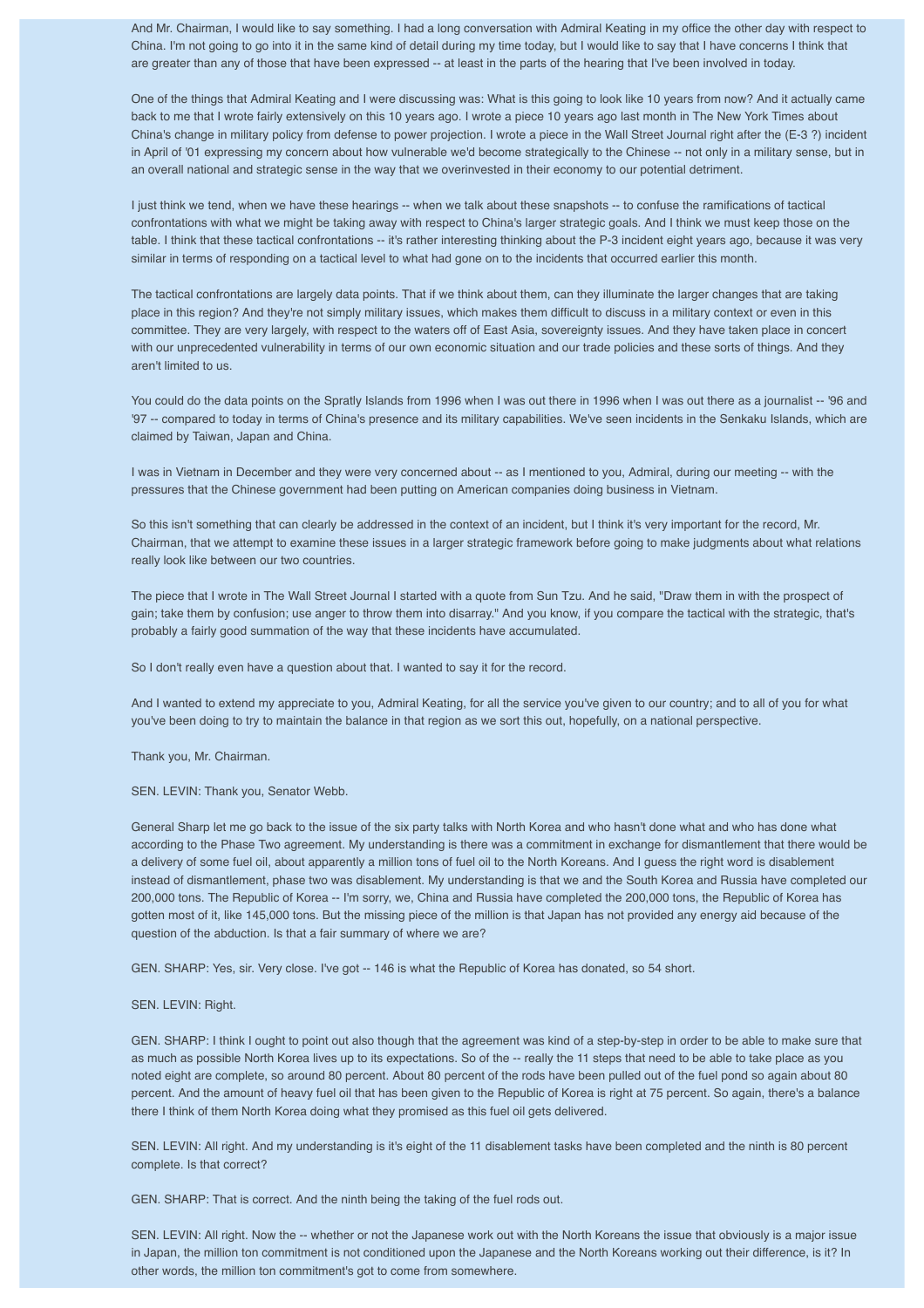GEN. SHARP: I'd have to go back and look at the exact language whether each of the five countries promised 200,000 or whether there was a million total promised --

SEN. LEVIN: All right.

GEN. SHARP: -- and I'll get back with you on that, sir.

SEN. LEVIN: If you would, that'd be helpful.

Now one other question, I think you were the one who testified about the interest of the North Korean regime to being their own survival essentially. That's it -- I mean that's their goal. They'll starve their own people in order to support their military but their goal is the survival of that regime, number one, number two and number three goal. Is that basically fair?

GEN. SHARP: Yes, sir, that is fair. And I think he's proven that over the years and will go to any measure in order to be able to make sure that happens.

SEN. LEVIN: Is there any doubt you think in their mind that if they attack the United States that that would be the end of their regime?

GEN. SHARP: I think there's no doubt if they attack the alliance -- the Republic of Korea alliance and the United States which has been so strong over the last 50 years -- that they would not be successful and that their regime would end. They would cause huge damage, though, on South Korea --

SEN. LEVIN: I understand that, the damage is clear. But could there be any doubt in their mind that if they attacked us or the South Koreans that that would be the end of their regime?

GEN. SHARP: Sir, there should not be because I believe it would be.

SEN. LEVIN: All right. (Off mike consultation.)

General Maples who's director of the DIA at our hearing a few days ago said that the North Koreans announced that they are going to do a space launch. And I believe he said that's what they intend. That's our DNI -- I'm sorry, that's our DIA director. Do you have any reason to disagree with his assessment? Any of you?

Well let me start with you, General, General Chilton.

GEN. CHILTON: I wouldn't disagree with the DIA assessment on that --

SEN. LEVIN: All right.

GEN. CHILTON: -- that's what their assessment is. And so --

SEN. LEVIN: All right. General Sharp, do you have any reason or Admiral?

GEN. SHARP: Sir, I have no reason to disagree. And again, just to remind as I said earlier I believe he'll do other things that day also as he tried to do back in 2006.

SEN. LEVIN: All right.

General Chilton, I made reference before to the director of Operational Test and Evaluations report where he said that GND flight testing to date will not support a high level of confidence in its limited capabilities. Your testimony is that there's a high degree of probability that we could knock down a North Korean attack or missile. There seems to be a pretty clear difference and do you agree there's at least a difference between the two of you on that point that -- and I'm just wondering how you explain that difference between our director of OT&E saying that the testing to date won't support a high level of confidence in the limited capabilities of GND and your statement earlier today.

GEN. CHILTON: Senator, I've not had the conversation specifically with the individual so I would presume, that's part of this now, a contextual issue here on this particular point. One, the point that I'd make is the testing that was done in the deployment of this system which really didn't begin until around 2003 I guess time period was very different than what you would do in a classic development program.

In fact, if we follow the classic development program and I'll just use an aircraft development for example, we would have nothing deployed today. Because there is much more rigorous testing in that development area. But the decision was made to take risk in the testing part and also to allow different authorities to the missile defense agency to accelerate the development of this program because of the perceived need. I think as a result of that, we're in a pretty good position today to be ahead of North Korean capabilities as they field them.

Not to say that this -- so my position is that I believe that we have in the limited deployment capabilities that we have out today for the system, it is adequate to defend against what we believe the North Koreans could potentially put forward as a threat to the United States today.

SFN. I FVIN: That --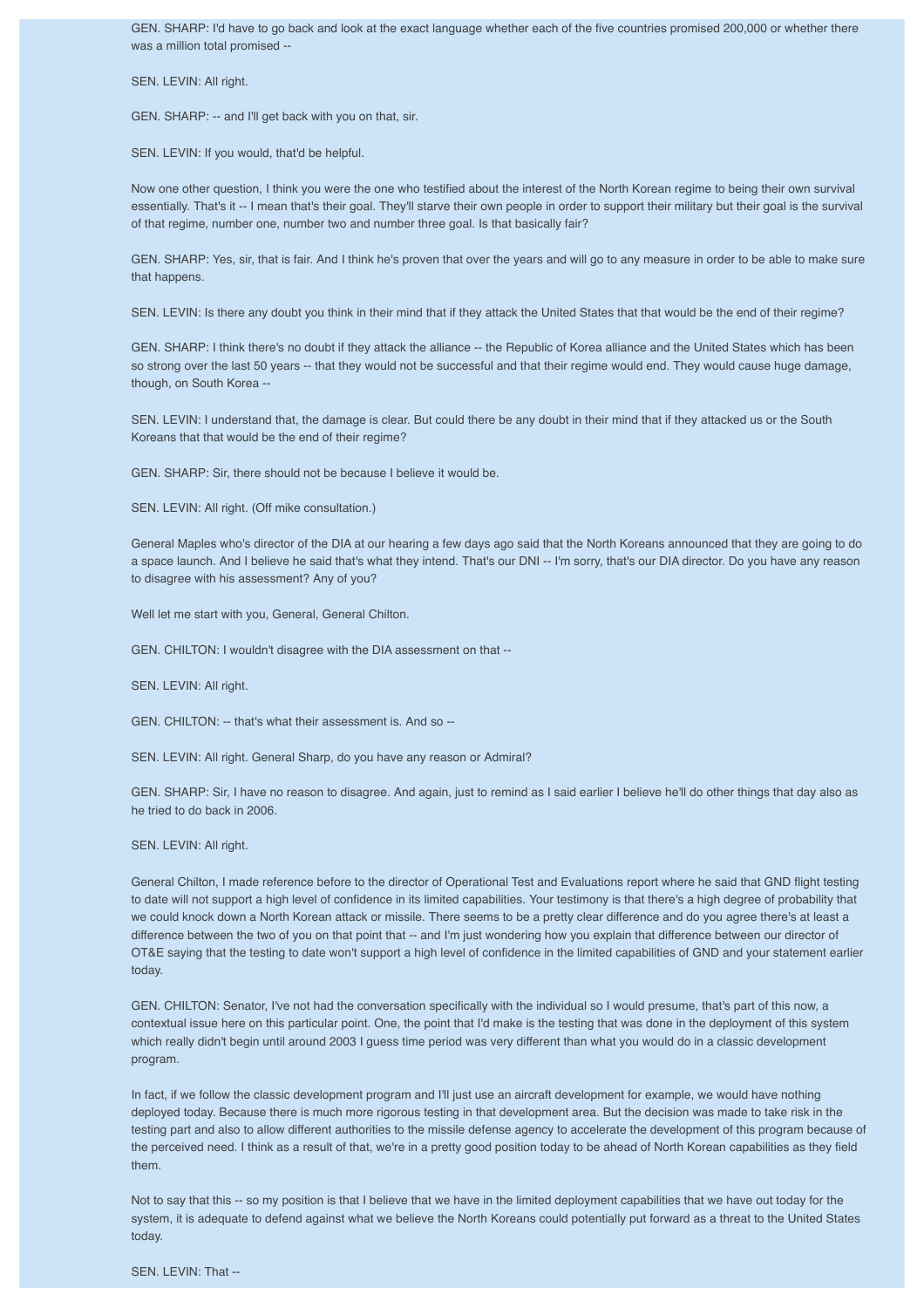GEN. CHILTON: Is it for their future, I would say no. And so as we look to the future, we have an opportunity and I think General O'Reilly's on the right path here. To improve the testing of the current system to fill in if you will the dots on the matrix of a normal test plan for the purposes of increasing our confidence but also to fill out the models, the points on the models so that, realizing we can never test this system because of cost and expense at the level that you would take an airplane to Edwards Air Force Base and fly hundreds of times, we will rely on sophisticated models for the future to anticipate its performance and filling in those key elements of that model I think is the right path forward here to ensure that we stay ahead of threats as they develop in the Pacific.

SEN. LEVIN: Are you saying that we're going to rely on modeling, we're not going to have testing to show that it's operationally effective?

GEN. CHILTON: No, sir, I -- you need both. You need both, but I think there's a realization. If you look at a classic test program, like -- for example, for an airplane you have the opportunity because of the affordability and availability to do a lot of --

SEN. LEVIN: A lot more testing --

GEN. CHILTON: -- fulfilling of test matricies.

SEN. LEVIN: -- (inaudible).

GEN. CHILTON: So here the key will be to continue testing but pick the points on the graph that allow you to connect the dots if you will through modeling to increase your confidence in the system and validate the design of the system.

SEN. LEVIN: And would you, you used the word that North Korea has limited capabilities, that we're ahead of that current limited capability. It's your goal and our goal hopefully to stay ahead of their capability. One way to stay ahead of it would be if we can negotiate the end of their nuclear program. Now that doesn't directly effect the missile program, but it effects the strength or the impact of their missile program. So the effort to get them off their nuclear program I think you would agree would be also very, very important in terms of limiting their capability in the total world.

GEN. CHILTON: Senator, when you combine what General Sharp has described I think very accurately the North Korean leadership and regime and their motivations and combine that with a long range missile technology that can reach the United States and combine that with their nuclear weapons program gives us great concern. And so I agree --

SEN. LEVIN: I understand your concern.

GEN. CHILTON: -- eliminating you know that part of it would be very important to us.

SEN. LEVIN: I understand the concern but I think it's also, General Sharp said as also I think generally agreed upon which is that the North Korean leadership has only their own survival in mind, that's their goal.

And if they believe -- and General Sharp, I think, agrees with our intelligence that they do believe, and must believe -- that any attack on us or the South Koreans would lead to their own destruction, in other words, defeat their number one goal, that that deterrence should work with North Korea.

GEN. CHILTON: Senator --

SEN. LEVIN: It may not work with Iran, since it's a different kind of regime, but it ought to work with a regime whose only goal in life is their own survival, should it not?

GEN. CHILTON: Well, you bring up a great point, in that, you know, that there's no one-size deterrence that fits all. And so your point about an Iranian -- what would deter Iran, versus North Korea versus another potential adversary, is, I think, an incredibly important point. And we need to think about our deterrence posture force, and the way our government approaches this, and look at each individual country.

The only thing I would offer, as a -- not even a counterpoint, but a consideration, with respect to North Korea is this: One, there is always the possibility that when put in a corner, where one's survival is recognized to be a very, very low probability -- of the "use-or-lose" capability that you might develop, and so being in a posture to defend against that low-probability, but high-consequence condition I think is important to us.

And then the other thing, we only --

SEN. LEVIN: Who would put them in a corner?

GEN. CHILTON: Look, if you could imagine a conflict where -- a conventional conflict that would break out on the Peninsula, and our great South Korean-American alliance would be very effective I believe in defending that, and then bringing that to resolution in our favor, that could be a case where the leadership there could be -- feel cornered.

The other thing we have to ask ourselves, though, as we look at ourselves, what deters us, and what might influence us? And does the risk of this capability alone -- the thought of, would you trade an attack on the United States versus our desire to engage on a particular problem on the Korean Peninsula, et cetera, et cetera -- how we perceive that potential threat --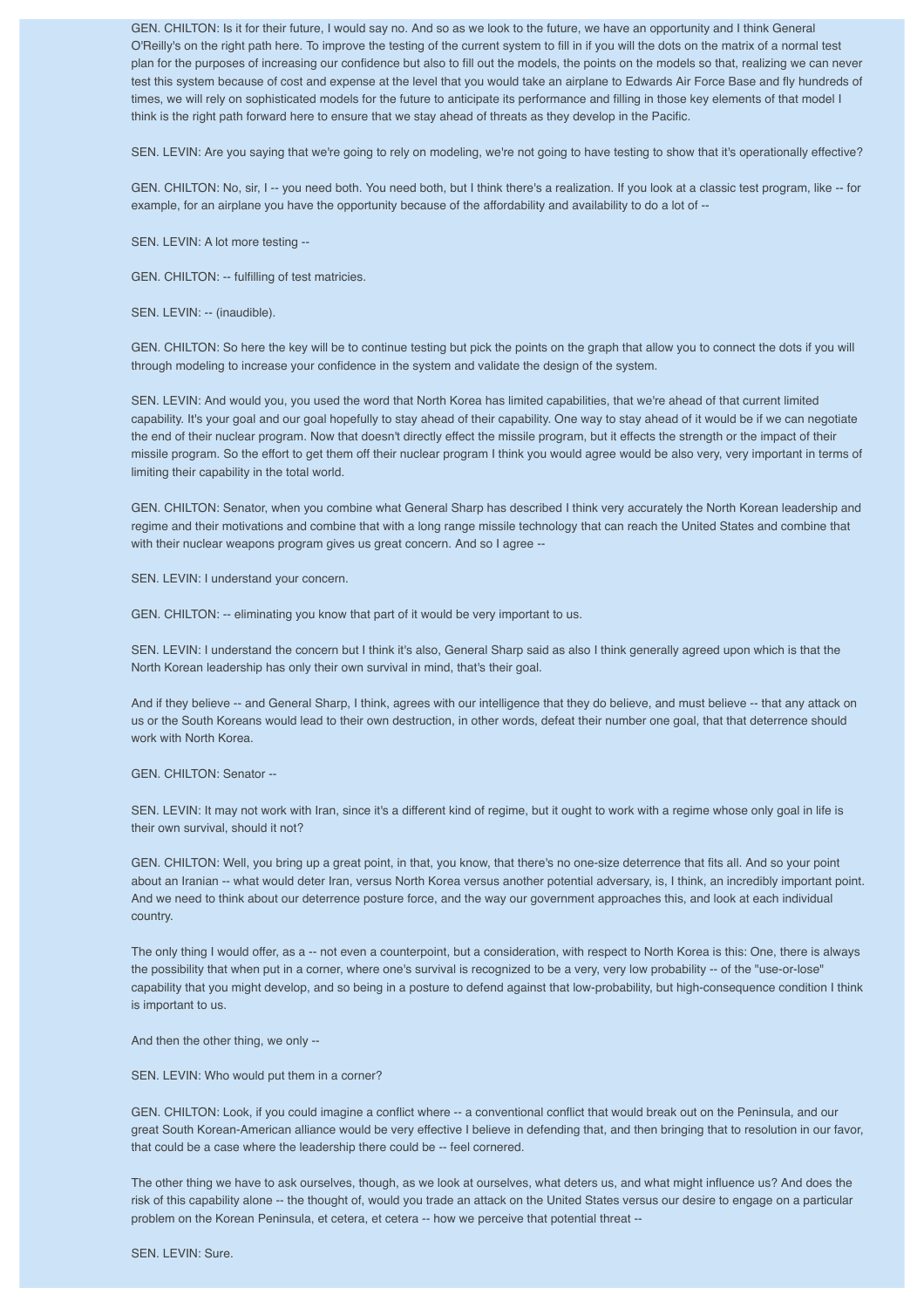GEN. CHILTON: -- is something we have to consider as well when we consider the value of a missile defense system against this type of regime.

GEN. SHARP: Senator, there's another element to this deterrence of North Korea. I agree that if he ever attacked us, or South Korea, the regime would come to an end. But his ability to be able to launch a ballistic missile, and demonstrate he has that capability, goes a long way in the road of helping him proliferate that to other countries around the world and to be able to get cash back in order to go again -back into regime survival.

And so this missile launch is not so much, in my view, about (achieving ?) the ability to attack the United States, it's "I've got the ability;" countries that need this, and would be willing to negotiate with North Korea, they'd now have a demonstrated capability. That's where I think the real threat is, is the proliferation side.

SEN. LEVIN: I agree with you.

I want to see if any of my colleagues are going to -- do we know if anyone's coming back? Is the third vote on yet?

SEN. : They're still in the debate and we have no indication of anyone else -- (off mike).

SEN. LEVIN: Okay.

I don't know if anyone else has asked this question but, Admiral, let me ask you this question. In terms of the current readiness of our forces, given the focus that's been on Iraq and Afghanistan, has that -- if you haven't already been asked, in any way detracted from your ability to deal with the challenges you face?

ADM. KEATING: Senator -- Chairman, it has, but not to a great degree. In the case of supporting Skip, should we be so tasked, we would not have at our immediate disposal as many ground forces as we would have absent commitments to the Central Command.

That said, we'd work with Skip all the time, and we could, in some cases, supplant or supplement the ground-force requirement with Naval and air power projection capability. I report our readiness on a monthly -- we report our readiness on a monthly basis to the secretary, and in two years it has not wavered. The actual evaluation is classified but it hasn't changed in two years, sir.

GEN. CHILTON: And, sir, just to follow on to that, I agree that what we have in Iraq and Afghanistan affect the ground forces the way that Admiral Keating -- but there should be -- nobody has any concern which forces would get there, and we would win the conflict. It would be a little bit longer than what we would like if forces are not committed in other places around the world, but they would get there and we would be successful in our war plan. There's no doubt in my mind about that.

SEN. LEVIN: Well, that's reassuring news.

There just is one other question about the disablement issue -- if I can just get the facts on this. It has to do with the parts that were disabled, of the nuclear -- in the nuclear program we were disabling the -- what's it called? -- the disabling of the reactor and the reprocessing facility -- there was two facilities, began, as I understand it. And there was a threat on the part of North Korea that they would --

GEN. CHILTON: Reverse it.

SEN. LEVIN: Reverse it.

GEN. CHILTON: Roger.

SEN. LEVIN: Has it been reversed, do you know?

GEN. CHILTON: There was a threat when we did not immediately take them off the terrorism list, that they were going to -- in fact, they did, kick the IAEA inspectors out. Said they were going to start taking the seals off of the different parts.

We then took -- we then took them off the list, and then now they have continued down the process of those 11 steps, and to the point where the secondary cooling loop has been disabled, the dry mechanisms have been disabled, some of the overhead cranes have been disabled, the mechanism for fuel and deloading has been disabled.

So, as you accurately said, 11 steps that are required for the disablement. Eight of them have been completed. The ninth one, of removing the rods, is about 80 percent. And then there's the last two that will need to happen after the rods are completed, of the rod control mechanism being disabled. And the final one is the disablement of the (fresh ?) fuel system -- for all 11 of those steps to be completed.

SEN. LEVIN: But the threat to reverse the disablement was not carried out, and the disablement has continued, as I understand it. And the threat was made at the time they were not taken off the terrorism list, but when they were taken off some months later, I believe, then that threat was removed and the disablement has continued.

GEN. CHILTON: That's correct -- although, at a very, very slow rate.